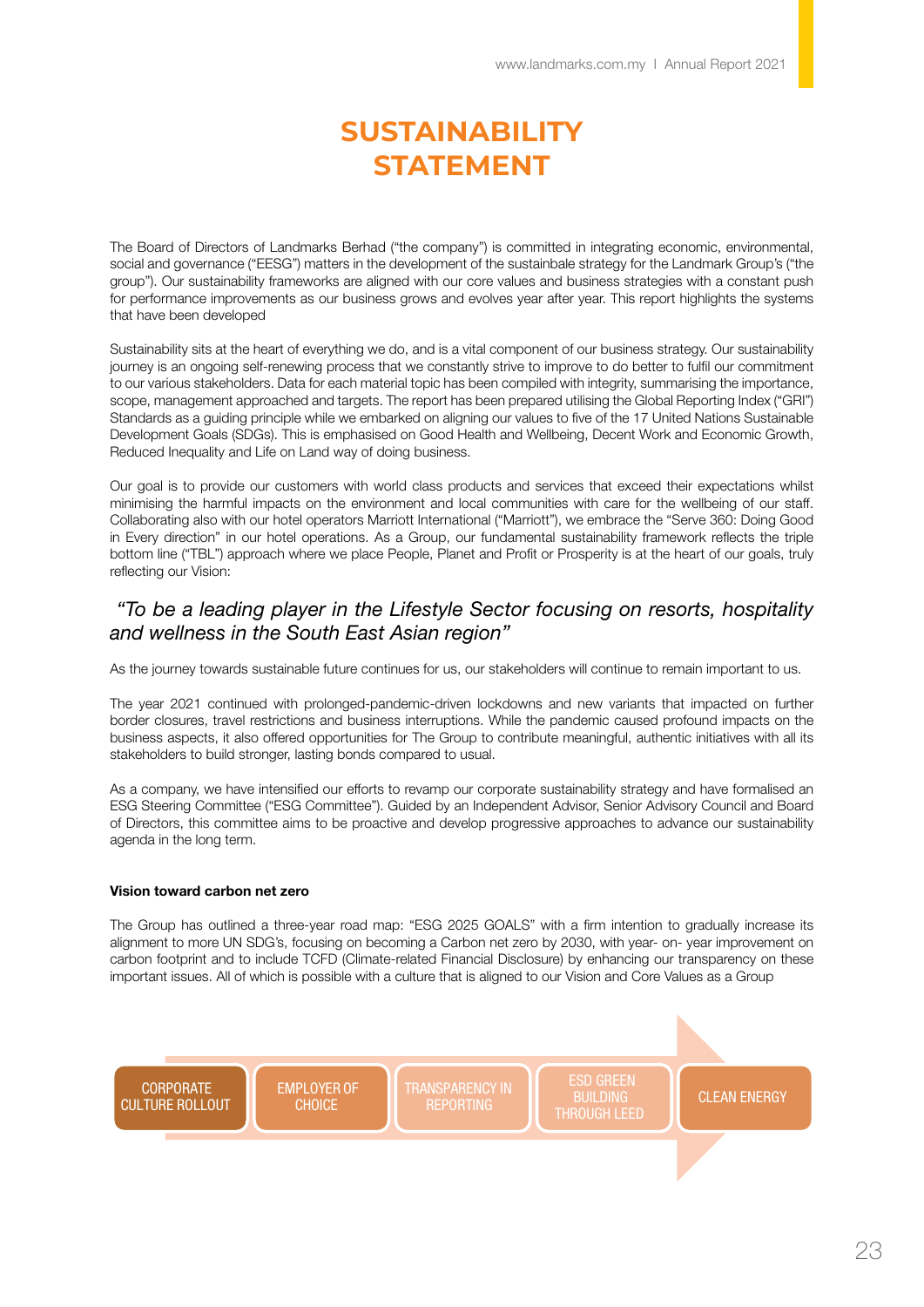The ESG committee will begin in 2022 with a corporate culture rollout of the 3 R program. Creating a culture by making a conscious effort to reduce its impact on the environment by inculcating responsible waste management and accountability towards greener operations in the following areas

- Waste separation organic and recyclable waste, collection of toxic and e-waste, recording of waste and set KPIs to reduce waste
- Blacklisting products such as single use plastics throughout its operations
- Recording quarterly emission across the value chain ie: paper, water and energy usage, data on travel mileage, waste and affluents emissions
- Rain water harvesting
- Digitalising systems

### **Stakeholders**

As a responsible corporate citizen, the Group's goal is to operate its businesses in a responsible manner whilst advancing the interests of its stakeholders which have primarily been identified as investors, guests, employees, suppliers and the local communities where the Group operates in. The mechanisms that the Group uses to deliver its sustainability strategy include policies, management systems, audits and codes of conduct, amongst others.

#### References and Guidelines

Our fundamental sustainability framework reflects the TBL approach placing People, Planet and Profit/ Prosperity which includes the practice of 3Rs (Reduce, Reuse and Recycle) that is truly reflective of our vision and mission.



**Principal guideline** GRI (Global Reporting Initiative) issued by Bursa Malaysia for Malaysian Companies as a key guideline to measure performance.

17 United Nations Sustainable Development Goals (UNSDGs) to identify and align our sustainability agenda toward a globally meaningful role. The Group is aligned with five of the UN-SDGs goals: Good Health and Wellbeing, Gender Equality, Decent Work and Economic Growth, Climate Action and Life on Land. We are working towards aligning with more.

3R- Reduce, Reuse, Recycle is our internal campaign and guiding principal toward reducing our carbon emissions to net zero

*Triple Bottomline Approach*

In addition to that, The Group also collaborates with its hotel operators – Marriott by actively supporting and funding its International's "Serve 360: Doing Good in Every direction".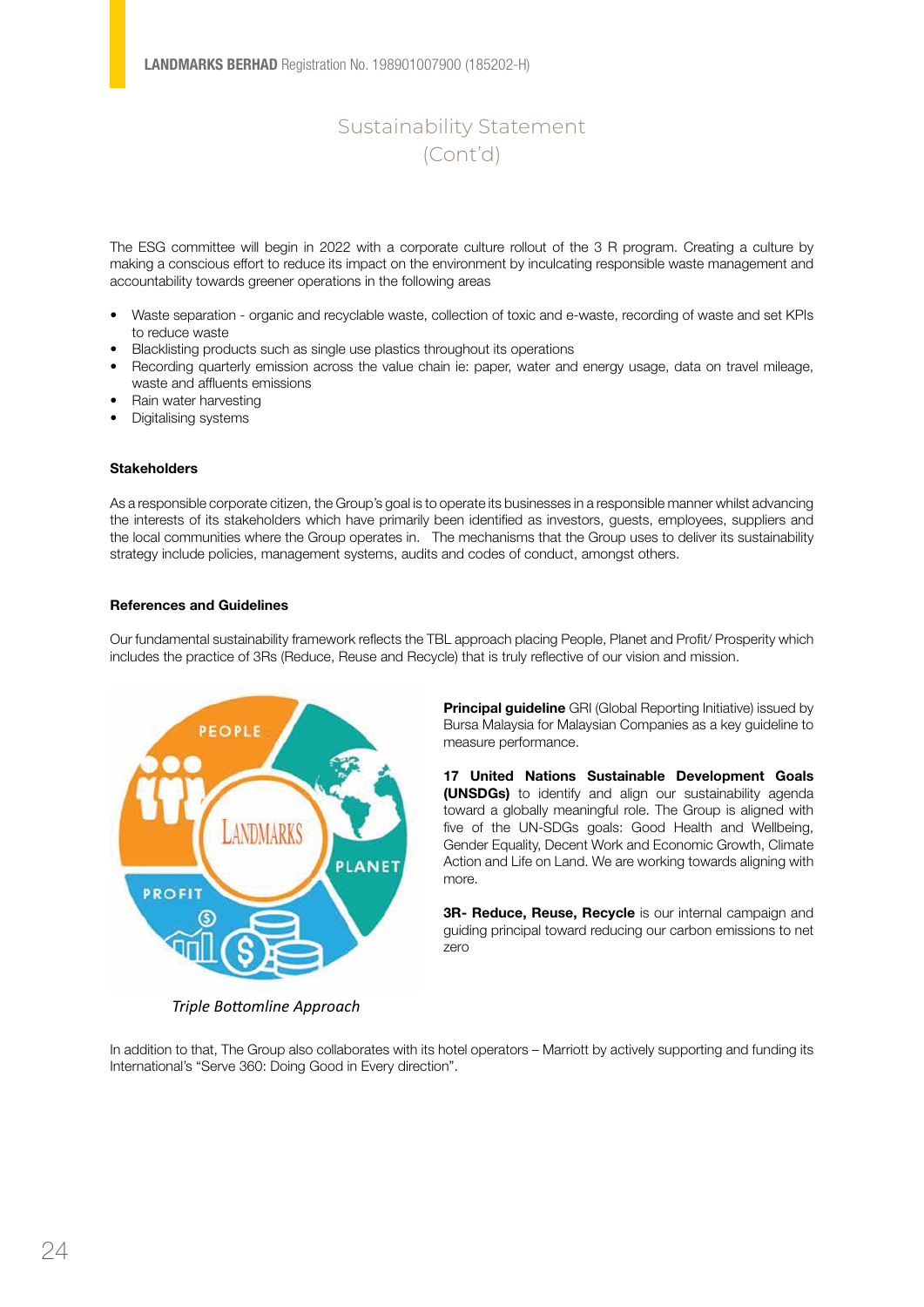#### MATERIALITY MATRIX

*GRI 102-11, 102-29, 102-47, 103-1*

Materiality is defined by the Bursa Malaysia Sustainability Reporting Guide as the principle of assessing a range of sustainability matters and identifying those that are most important to the organisation and its stakeholders. The materiality study prioritised areas that have significant:

• Impact on the economy, society and environment; and/or

• Influence on the decision-making of stakeholders.

The Group has developed a robust framework on these lines that integrates both non-financial and financial risk and connected closely with business operations that targets from its Economic objectives with the three main pillars of sustainability: Environmental, Social and Governance whose respective factors are identified as the focus areas in the chart below.

| Economic                      | Environment                               | Social                                            | Governance                                     |
|-------------------------------|-------------------------------------------|---------------------------------------------------|------------------------------------------------|
| <b>Empowering communities</b> | Mitigating climate related<br><b>risk</b> | <b>Advancement of Human</b><br><b>Rights</b>      | <b>Best Practices of law</b><br>and regulation |
|                               |                                           |                                                   |                                                |
| Employment                    | Water, Energy, Paper<br>Consumption       | <b>Occupational Safety &amp;</b><br><b>Health</b> | Corporate<br>Governance                        |
| Procurement                   | <b>Biodiversity &amp;</b><br>Conservation | Diversity & Equal<br>opportunities                | Compliance                                     |
| <b>Community Investment</b>   | Managing Waste &<br><b>Effluents</b>      | <b>Employee Wellbeing</b>                         | <b>Policies</b>                                |
|                               | <b>Clean Energy</b>                       | <b>Preferred Employer</b>                         | <b>Managing Risks</b>                          |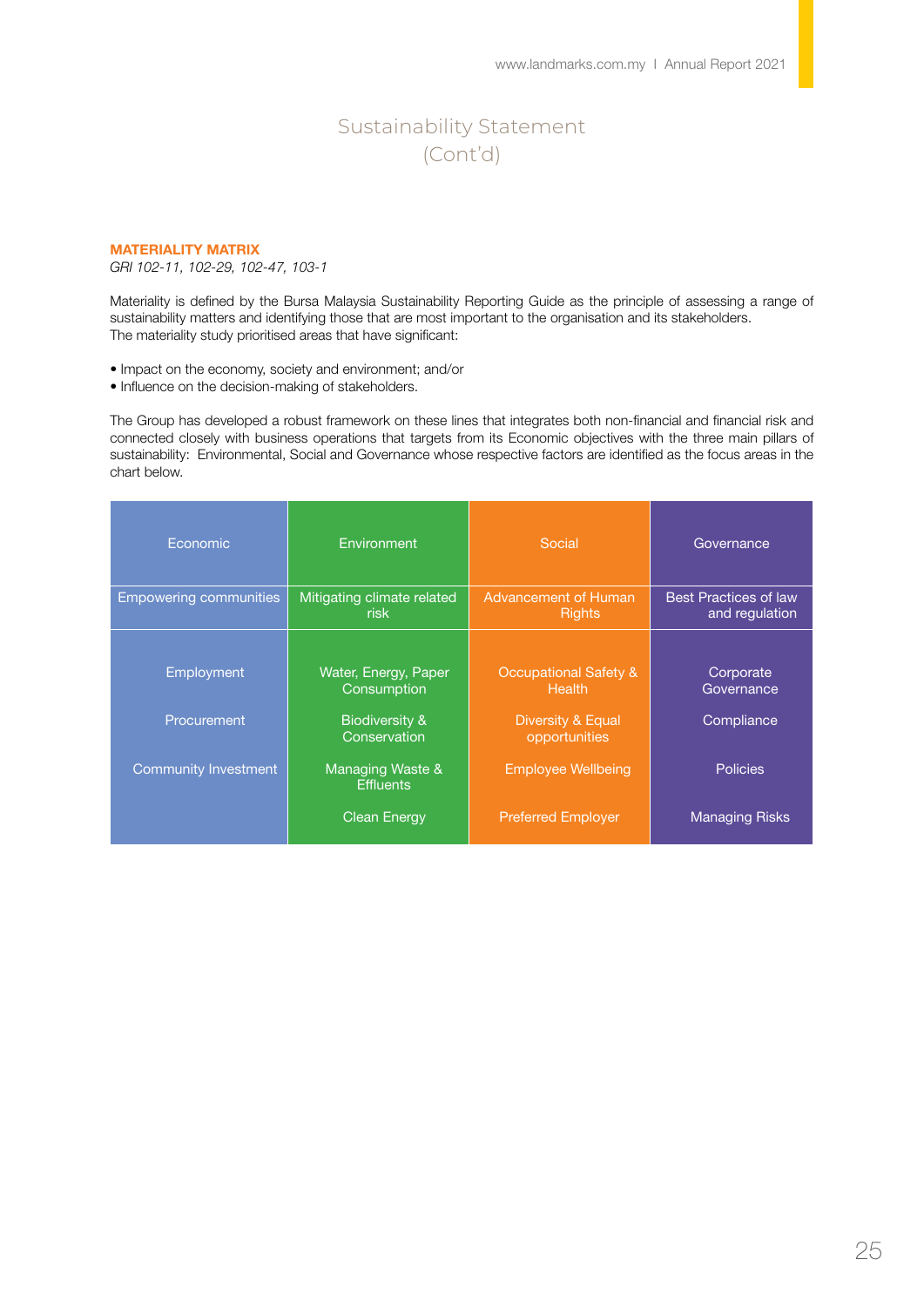### Alignment and focus on 17 UN SDGs

*GRI 102-31*

The Landmarks Group contributes economically to global sustainable development through the strategies and contribution in each of the five areas of focus areas presented in the chart below.

| <b>Sustainable Development Goals</b>                          |                                                                                                               | <b>The Group's Contribution</b>                                                                                                                                                                                                                                                                                                                                                                                                                                                                                                                    |
|---------------------------------------------------------------|---------------------------------------------------------------------------------------------------------------|----------------------------------------------------------------------------------------------------------------------------------------------------------------------------------------------------------------------------------------------------------------------------------------------------------------------------------------------------------------------------------------------------------------------------------------------------------------------------------------------------------------------------------------------------|
| SDG <sub>3</sub><br>Good Health and Well-being                | Ensure healthy lives and<br>promote well-being for all<br>at all ages                                         | Prioritising health and safety for<br>our stakeholders in our business<br>operations by adopting international<br>standards of best practices and<br>guidelines<br>Promote healthy lifestyles focused<br>on care for the employee well-being<br>and raising awareness on individual<br>health and fitness.                                                                                                                                                                                                                                         |
| SDG <sub>5</sub><br><b>Gender Equality</b>                    | Achieve gender equality<br>and empower all women<br>and girls.                                                | SDG <sub>5</sub><br><b>Gender Equality</b>                                                                                                                                                                                                                                                                                                                                                                                                                                                                                                         |
| SDG <sub>8</sub><br><b>Decent Work and Economic</b><br>Growth | Promote sustained, diverse<br>and inclusive employment<br>opportunities in a safe,<br>progressive environment | Providing safe, nurturing environment<br>for work and upholding equality,<br>fairness and respect in the workplace<br>through<br>strong<br>corporate<br>governance and policies<br>Increasing the capacity of local<br>communities to pursue sustainable<br>livelihood<br>opportunities<br>by<br>empowering them with employment<br>opportunities and entrepreneurship<br>opportunities thus they are able to<br>contribute to the development of the<br>national economy<br>Supporting underprivileged groups<br>through philanthropic activities |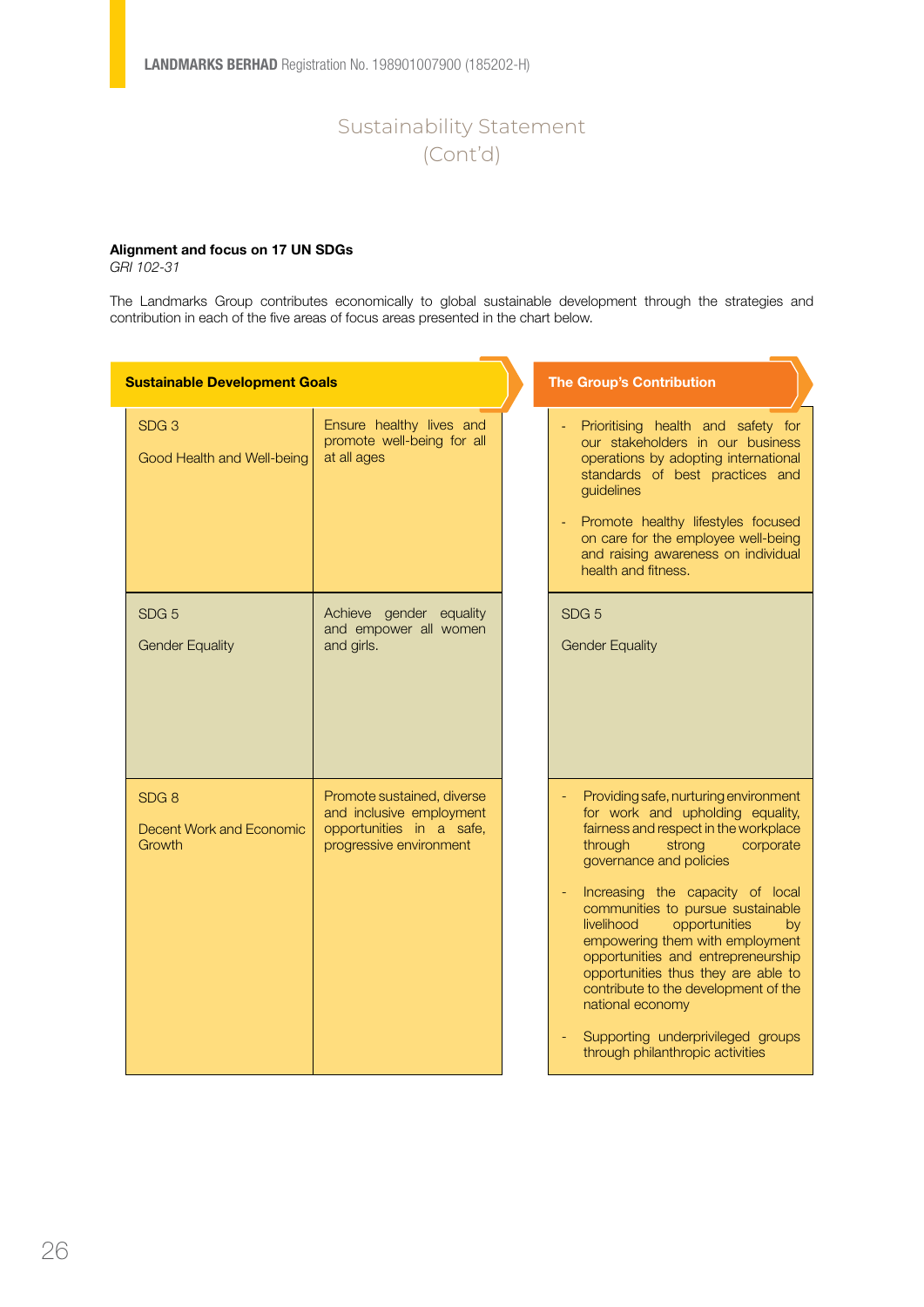|                                        | <b>Sustainable Development Goals</b>                                                                                                               |  | <b>The Group's Contribution</b>                                                                                                                                                                                                                                                                                                                                                                                                            |
|----------------------------------------|----------------------------------------------------------------------------------------------------------------------------------------------------|--|--------------------------------------------------------------------------------------------------------------------------------------------------------------------------------------------------------------------------------------------------------------------------------------------------------------------------------------------------------------------------------------------------------------------------------------------|
| <b>SDG 13</b><br><b>Climate Action</b> | Taking proactive actions to<br>combat our carbon footprint<br>and consumption impacts on<br>climate change                                         |  | Progressive steps taken to carbon<br>footprint<br>Digitisation<br>of<br>systems<br>to<br>improve cross border efficiency,<br>communications and reduce paper<br>dependence<br>Reduced<br>business<br>travel<br>by<br>switching to online platforms<br>Procurement policies to increase<br>local vendors / content supply to<br>reduce imports<br>Manage food, oil, garden and<br>toxic waste to landfill and methane<br>production through |
| <b>SDG 15</b><br>Life on Land          | Restoration and conservation<br>of ecosystems and halt the<br>loss of biodiversity, protect<br>and prevent the extinction of<br>threatened species |  | Mangrove replanting<br>and<br>reforestation efforts.<br>Placing<br>emphasis<br>great<br>on<br>education<br>conservation<br>and<br>Mangrove<br>through<br>replanting<br>initiatives, biodiversity conservation<br>of our rainforests and investing into<br>rebuilding Turtle sanctuary and coral<br>reproduction.<br>Promoting organic farming and low<br>carbon food, composting of food<br>waste and                                      |

### Reporting Scope and Coverage

This report covers sustainability performance of all strategic businesses units listed. The Landmarks Group consolidated financial statements in Malaysia, Singapore and Indonesia. We also include sustainability initiatives where we have partnered with directly or supported such as local government, communities and vendors within the report.

#### **Reliability**

This sustainability statement has not been verified by an external party. However, it has been reviewed by the ESG committee the internal audit team, management and Board members for its accuracy and credibility. This Sustainability Report was made in accordance with a resolution of the Board of Directors dated 23 February 2022.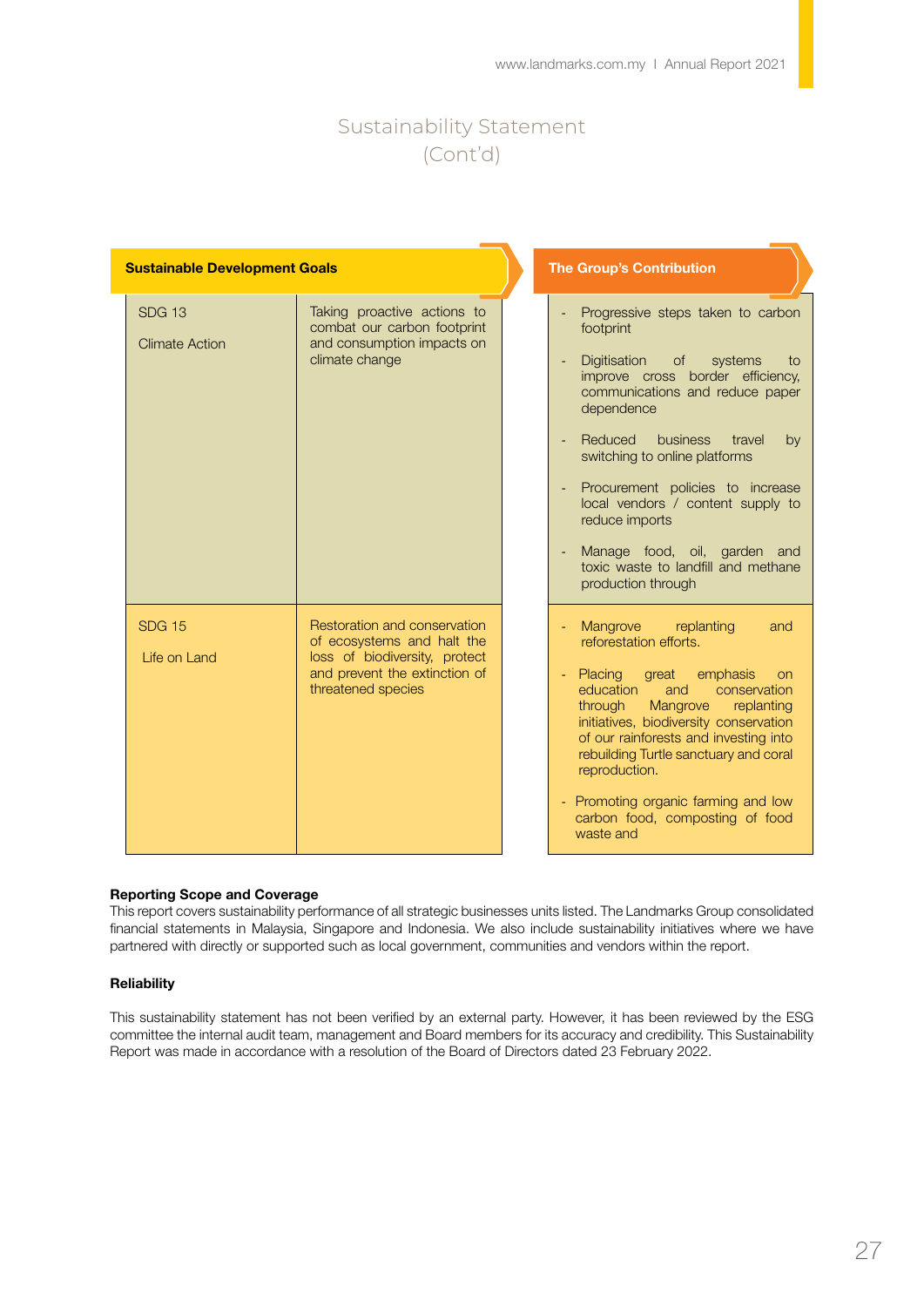#### **References**

All references to 'Landmarks', 'The Group', "The Company", 'we' and 'our' refer to Landmarks Berhad.

#### Forward looking Statements

This report contains forward-looking statements such as targets, prospects, plans and reasonable expectations made in terms of expected performance. Such forward-looking information has been made based on presently available data and information as well as current operating environment conditions. These are subject to change based on a wide range of developments that are beyond the Group's control. Readers are advised not to place undue reliance on such statements as our business is subject to risks and uncertainties beyond our control. Actual results may differ.

#### Reporting Period

This statement discloses all relevant information for the financial year 1 January 2021 to 31 December 2021 corresponding to the period covered by our Annual Report for the parallel year.

#### SUSTAINABILITY APPROACH

The Group views ESG as a top- down strategy that requires the vision and direction to be driven by the ESG committee through the various specific roles at each level within the company and the Group. Our sustainability governance structure includes an Independent Advisor and an ESG committee that will develop a proactive and progressive approach to promote and advance our sustainability agenda in the long term

| The Board of Directors (Board) is the governing<br>body that sets and oversees the organisation's<br>sustainability framework, comprising sustainability<br>vision, mission and strategic approach based on the<br>Economic, Environment, Social and Governance<br>(EESG) risks and opportunities are evaluated and that<br>internal control policies and procedures are in place<br>to safeguard compliance and to protect the Group's<br>assets. The Board delegates the responsibility to<br>the Sustainability Steering Committee to supervise<br>and manage the overall sustainability implementation<br>across the organisation. | The Leadership Council consists of the Chief<br>Executive Officer ("CEO"), reporting to the Board, and<br>the Group Chief Operating Officer, who is responsible for<br>implementing the strategies in the respective business<br>units to support the CEO in overseeing the progress of<br>the Group's sustainability efforts. |
|----------------------------------------------------------------------------------------------------------------------------------------------------------------------------------------------------------------------------------------------------------------------------------------------------------------------------------------------------------------------------------------------------------------------------------------------------------------------------------------------------------------------------------------------------------------------------------------------------------------------------------------|--------------------------------------------------------------------------------------------------------------------------------------------------------------------------------------------------------------------------------------------------------------------------------------------------------------------------------|
| The Advisor is an independent director who is                                                                                                                                                                                                                                                                                                                                                                                                                                                                                                                                                                                          | Steering Committee's role is to support                                                                                                                                                                                                                                                                                        |
| knowledgeable in all governing aspects and forming                                                                                                                                                                                                                                                                                                                                                                                                                                                                                                                                                                                     | The                                                                                                                                                                                                                                                                                                                            |
| the ESG Steering Committee by selecting its core                                                                                                                                                                                                                                                                                                                                                                                                                                                                                                                                                                                       | The Group's commitment to EESG by proactively                                                                                                                                                                                                                                                                                  |
| members. The role is to ensure the consistency                                                                                                                                                                                                                                                                                                                                                                                                                                                                                                                                                                                         | engaging with Heads of various departments to obtain                                                                                                                                                                                                                                                                           |
| of metrics, methodologies are aligned to globally-                                                                                                                                                                                                                                                                                                                                                                                                                                                                                                                                                                                     | environmental-related data and information for recording                                                                                                                                                                                                                                                                       |
| accepted standards and to manage risks associated                                                                                                                                                                                                                                                                                                                                                                                                                                                                                                                                                                                      | as well as to identify any policies, standards, guidelines                                                                                                                                                                                                                                                                     |
| with a missing data, non- compliance to guidelines                                                                                                                                                                                                                                                                                                                                                                                                                                                                                                                                                                                     | and procedures related to sustainability which may (and                                                                                                                                                                                                                                                                        |
| that can result in "greenwashing". The advisor also                                                                                                                                                                                                                                                                                                                                                                                                                                                                                                                                                                                    | may not) be currently implemented yet. The committee                                                                                                                                                                                                                                                                           |
| conducts ESG assessments such as stress tests twice                                                                                                                                                                                                                                                                                                                                                                                                                                                                                                                                                                                    | is also responsible in forming the framework and                                                                                                                                                                                                                                                                               |
| a year and provide guidance climate-related risks                                                                                                                                                                                                                                                                                                                                                                                                                                                                                                                                                                                      | disclosures, and monitoring the overall progress of the                                                                                                                                                                                                                                                                        |
| identification and integration into overall corporate risk                                                                                                                                                                                                                                                                                                                                                                                                                                                                                                                                                                             | Group's sustainability performance moving forward,                                                                                                                                                                                                                                                                             |
| management processes                                                                                                                                                                                                                                                                                                                                                                                                                                                                                                                                                                                                                   | providing recommendations for improvement.                                                                                                                                                                                                                                                                                     |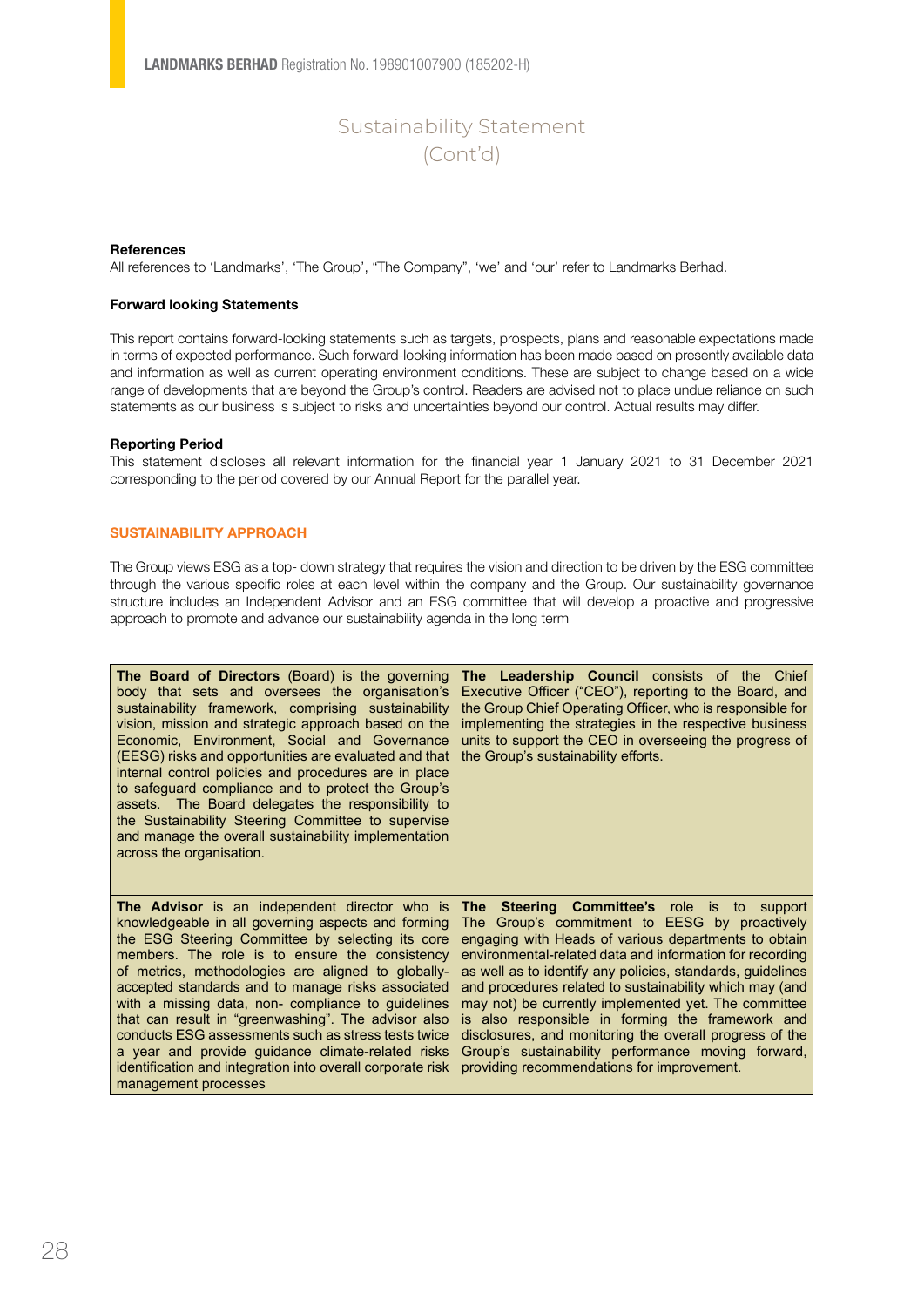#### SUSTAINABILITY STRUCTURE

|                           | <b>BOARD OF DIRECTORS</b> |                                                                                   |  |
|---------------------------|---------------------------|-----------------------------------------------------------------------------------|--|
| <b>SENIOR LEADERSHIP</b>  | Mark Wee, Group CEO       |                                                                                   |  |
| <b>ADVISOR</b>            | John Ko                   | <b>Independent Director</b>                                                       |  |
| COMMITTEE:                | Jasvinder Kaur            | Group Head of Communications, Wellness and ESG                                    |  |
|                           |                           | <b>GRI</b> Certified                                                              |  |
|                           | Tan Kia Joon              | <b>Project Management</b>                                                         |  |
|                           |                           | Overlooking ESD (Environmentally sustainable design)<br>buildings and development |  |
|                           | Ong Jiin Shan             | <b>Project Development Division</b>                                               |  |
|                           |                           | Redevelopment of The Andaman Langkawi                                             |  |
|                           | Nana Pardianawati         | Director of HR & Admin, Treasure Bay Bintan                                       |  |
| <b>WORKING COMMITTEES</b> |                           |                                                                                   |  |

Consist of sustainability champions on the ground, consisting of passionate individuals who volunteer or are appointed by HODs as or appointed by HODs as marshals, OSHA committees, Sports & Recreation Clubs etc. On the operations level, the working committees are to obtain the sustainability agenda and KPI's from the Steering Committee and plan, execute, monitor and report the performance of the action plans to the Steering Committee by compiling and submitting information, data, photos, etc. from all relevant departments promptly to the Secretariat for the preparation of the annual Sustainability Report.

The Communications and Public Relations Department has been tasked as the secretariat to manage and consolidate the various functions of the ESG committee.

We are indeed grateful for the outstanding support received from our teams and subsidiaries who are key to the future success of our corporate sustainability goals and strategy. We are hopeful that efforts to advance our sustainability agenda will enable us to nurture sustainable practices in our corporate culture, and further strengthen our position and reputation in the industry as an ESG sustainability practitioner.

### RESPONSIBLE SUPPLY CHAIN MANAGEMENT

*GRI 102-9, 102-10*

The Covid-19 pandemic has catalysed a renewed interest in this area. The disruption of the global supply chain has forced consumers towards more responsible and prosocial consumption that has much to do with nationalism and socio-economic impacts. For us, procurement policies have always been to nurture relationships with key suppliers and to create a corporate ecosystem infused with ESG considerations that are able to provide competitive edge in cost, delivery, quality, technology and human resources in order to maximise synergy, speed and efficiency with suppliers that enables sustainable growth

The Group practices "Equal Employment Opportunity Policy" and subjects to ESG considerations protects potential vendors and recipient organisations from discrimination during the procurement process. Assessing suppliers helps manage environmental, human rights and other sustainability risks in the supply chain. Social and environmental risk assessments on potential and existing suppliers, especially those that are considered 'high risk', are conducted as part of the due diligence.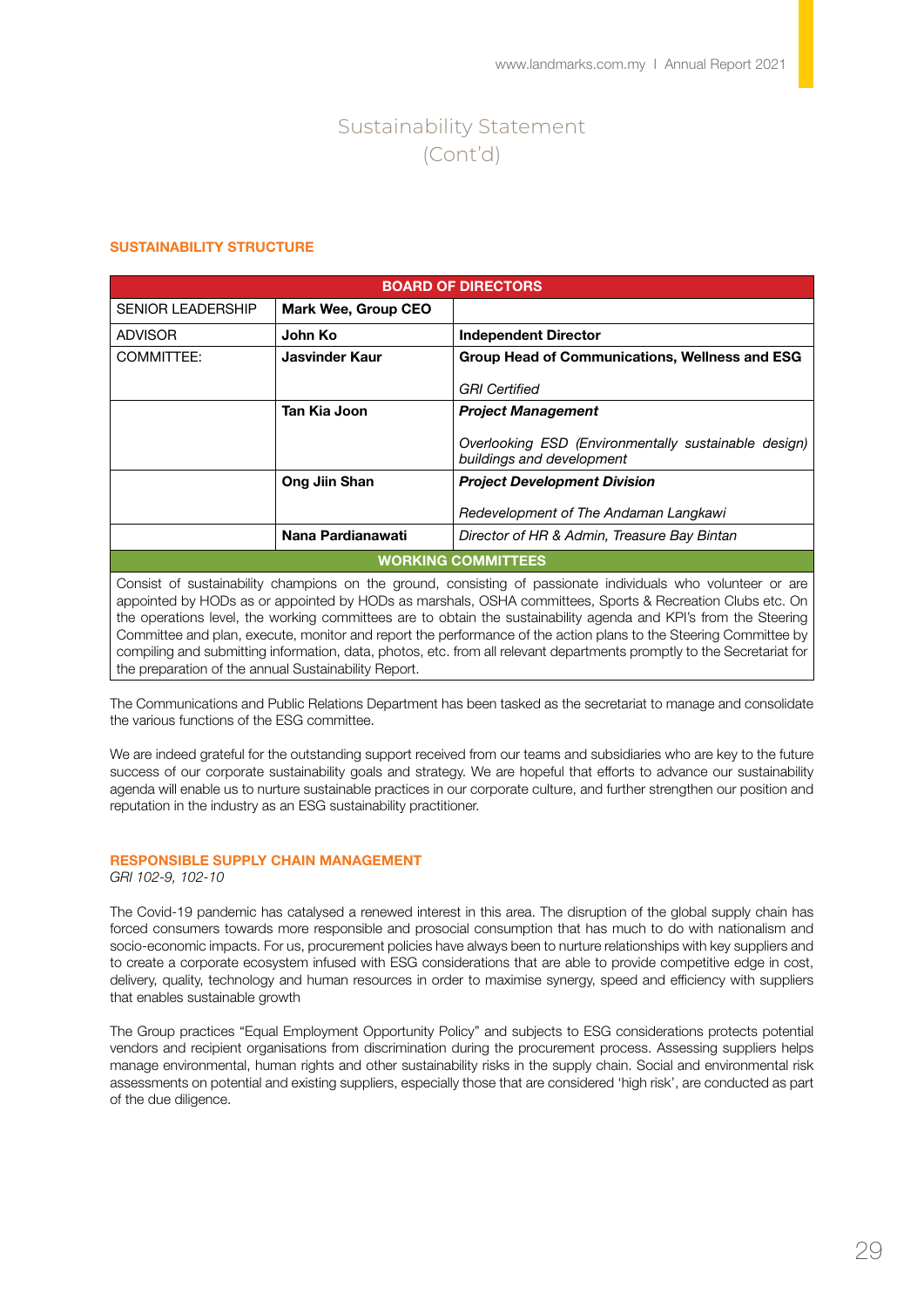#### Conduct expected from suppliers



### Economic Value Creation

*GRI 201-1*

While the procurement functions and processes in the Landmark's Group are managed under several different teams across its operations, a Central Procurement Department has been set up in efforts to increase efficiency and reduce risks associated with purchasing and supply management. The function of this Department is to:

- 1. Constantly review with ESG considerations the processes and seeking better ways to support local vendors
- 2. Ensure that international standards and regulations be followed in the areas of human rights management, work environment and ethics by vendors
- 3. To build an open, transparent and accountable management system that sustainably engages all stakeholders along the supply chain.
- 4. Lower supply chain carbon footprint by striving to work with suppliers who are eco-friendly.
- 5. Constantly seek and qualify local vendors for any goods or services

For other capital goods and services for resort development and recreational activities, some items are still being sourced from Singapore, China and other parts of Indonesia for cost efficiencies and the availability of a wider range of supply. Regional or Group Contracted rates with preferred suppliers and Marriott partners that offer preferred rates, servicing agreement and guarantees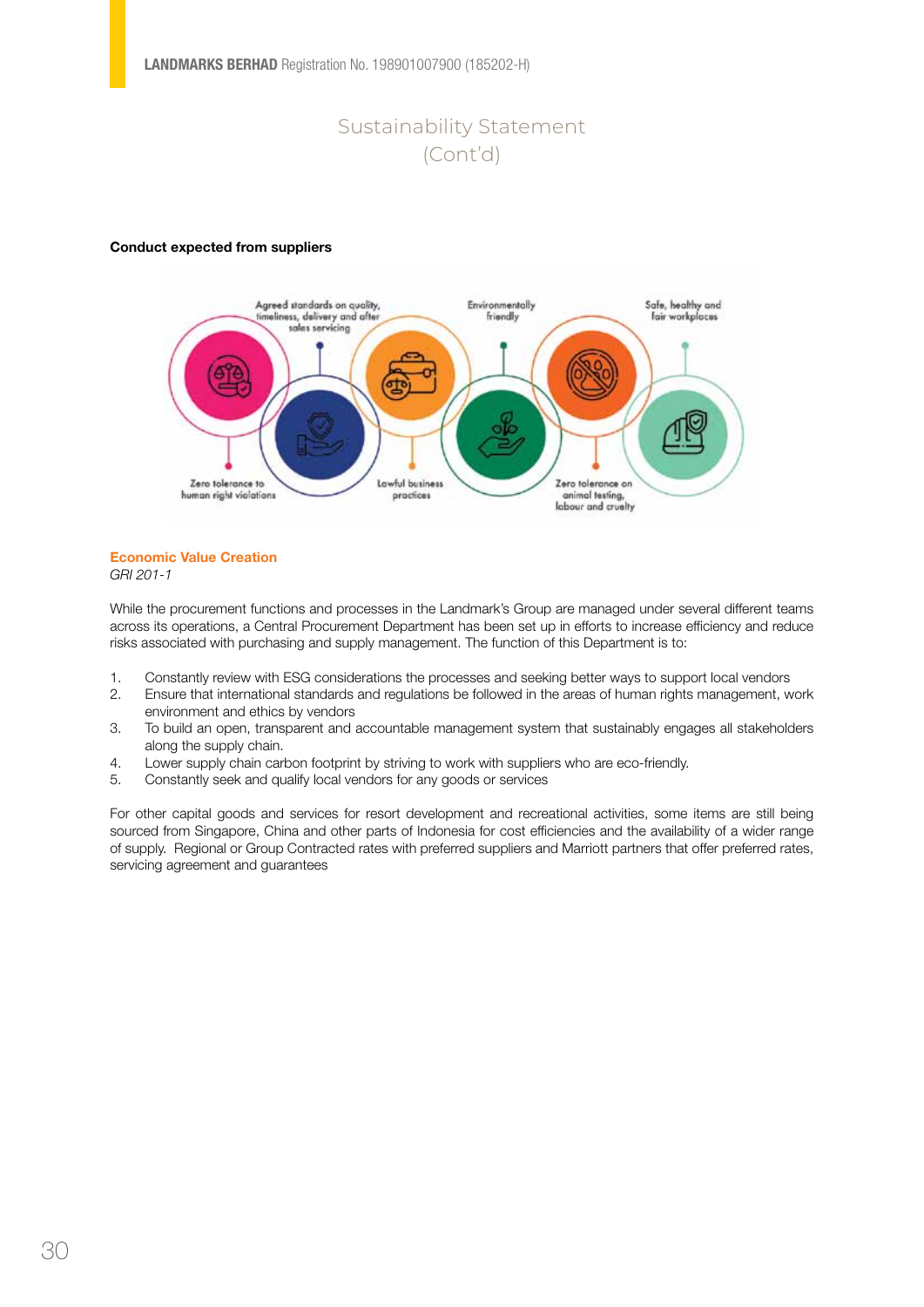#### ENVIRONMENTAL

Current environmental challenges include climate change, increasing energy demand, scarcity of raw materials and waste disposal practices. These issues challenge global businesses to rethink their processes and shift towards sustainable development.

The Group has always been conscious of its corporate responsibility to manage the impact of its business activities on the environment and is committed to continuously improve its impact by reducing its carbon footprint and greenhouse emission and maintain an eco-friendly operation by actively reducing emissions and using water and other natural resources efficiently. The Group incorporates innovative technologies and methodologies.

All our resort stays true to the promise of being an eco-friendly from design incorporating recycled, upcycled and natural elements into the architecture and designing. Using mobile architecture in Treasure Bay Bintan ("Treasure Bay" or "TBB"), tented eco-resort that provides the highest levels of comfort and extraordinary experience by utilising the unique concept of accommodation with canopy tents. This concept requires the lightest possible carbon footprint with no piling work and minimal construction work in building or in demolition. The tented resorts can pack up and move from one location to another leaving no permanent footprint on the site. The concept of these no frills ecoresorts have become much sought after choice of accommodation by the new emerging emitter markets looking for adventure tourism. This offers a change to the traditional sea, sun and sand holiday makers who prefer exciting, local experiences such as site seeing, wellness, cultural and gastronomic experiences rather than bespoke activities and experiences. Natra Bintan, a Tribute Portfolio Hotel is Marriott International's first evert tented resort while ANMON that officially opened its doors in 2020, is the first dessert themed resort that is much focussed on events, art and food and beverage experiences.

Our efforts in championing green development has been acknowledged internationally with awards such as ASEAN Green Award (March 2010) presented at the 2010 ASEAN Travel Forum, ASEAN Green Hotel award at the 2011 ASEAN Tourism Forum, International Hotel Awards 2011 in association with Bloomberg Television – Best Sustainable Hotel (Malaysia), ASEAN Green Award (January 2012) presented at the 2012 ASEAN Travel Forum, International Hotel Awards 2012 in association with HSBC – Best Sustainable Hotel (Malaysia) and Best Spa Hotel, Hotel Club Awards 2012 – Top Green Hotel (Malaysia), International Hotel Awards 2013 – Best Sustainable Hotel (Malaysia) and most recently the ASEAN Green Hotel Awards 2014 and Best Environmental Sustainability Hotel 2014 by Starwood Hotels & Resorts Worldwide ("Starwood") Asia Pacific Division.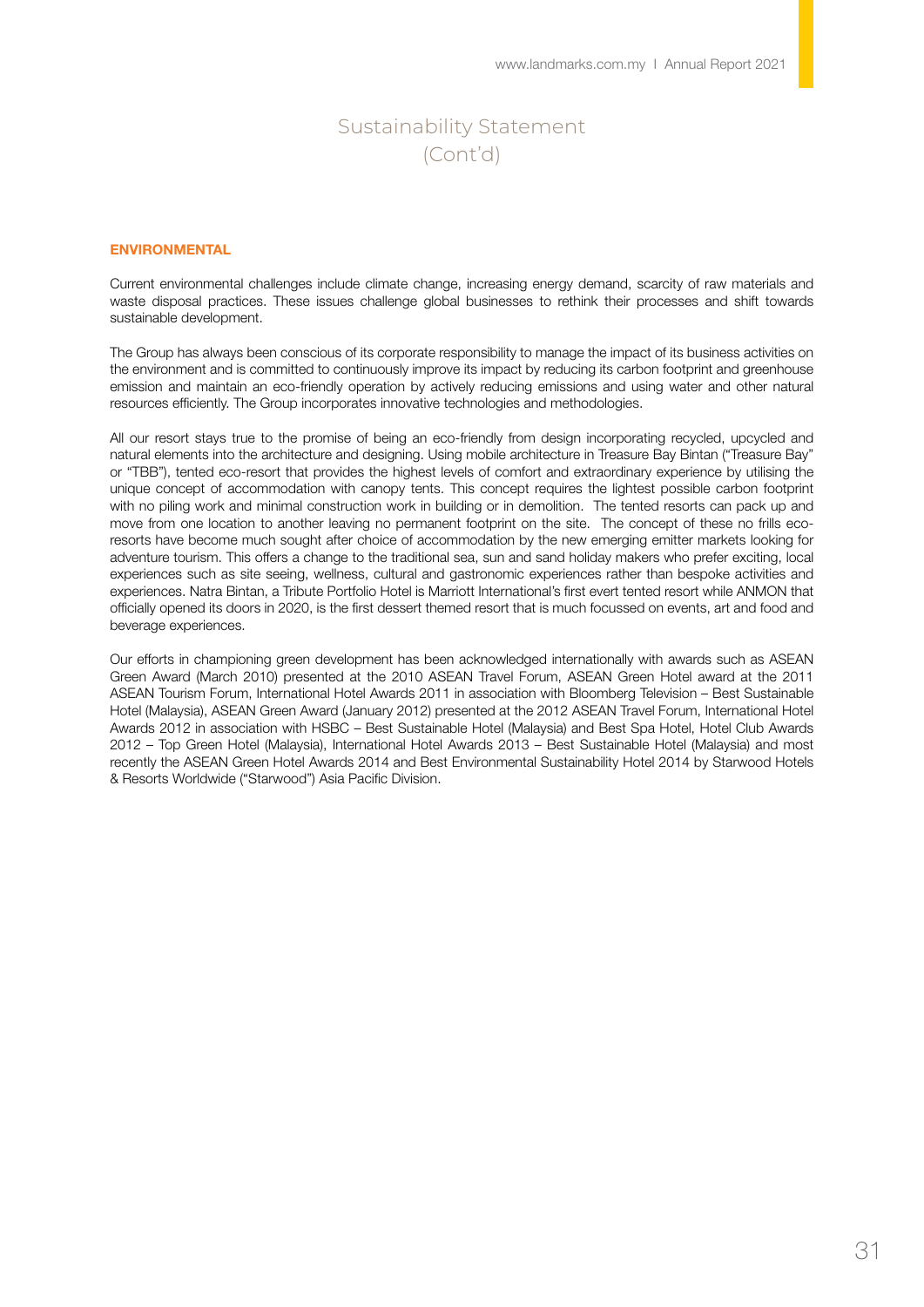#### Biodiversity protection

*GRI 304-1, 304-3, 304-4*

As Biodiversity is linked to well-being, and being part of the ESG factors, we recognise that a polluted environment can produce adverse impacts on the health and quality of life. The effects of climate change and other environmental issues may also impact our business. We continue to work on minimising the impact of our business activities on the environment and human health by striving to integrate conservation effort SDG 14 Life Below Water & SDG15 Life on Land.

With ESG considerations in mind, environmental protection is an intrinsic part in the Group's projects. Upholding sustainability in every aspect of its development, the Group demonstrates its commitment toward sustainability in the heart of every decision made via local sourcing where possible for its construction and further exploring opportunities to do business with local companies, protecting nature particularly via compliance with laws and legislation to ensure that every aspect of reducing pollution and effective waste management is maximised.

- Marine Life conservation and fund-raising efforts
- Mangrove replanting with local communities
- Promoting public awareness on the importance of the ecosystems
- Rebuilding of Turtle conservation sanctuary in Lagoi, Bintan
- Academic collaboration universities on research and educating young conservation projects
- Educating children by sponsoring trips to the site
- • Collaborating with local fishing communities to promote sustainable fishing initiatives such as anti-poaching and supporting local fisherman by buying directly from them

The Group is committed to preserving natural habitats, biodiversity and landscapes and respects legally-designated protected areas, to avoid the loss of national treasures. Working along-side the UN Heritage sites and International Union for Conservation of Nature (IUCN) Red List threatened species, local communities

#### Restoration and conservation of the environment

The Group because of ESG considerations views biodiversity conservation and restoration as a priority and has started forming local partnerships with parties that share a similar passion in taking these efforts further to make an impact. All resorts elevated are involved in promoting nature and to help increase educate our guests on the ecosystems by encouraging to explore, experience and interact directly with nature.

#### The Andaman – redevelopment and ESG

The Andaman will undergo redevelopment following the damage cause by the recent fire disaster which resulted in a total loss to the building. Targeted to be completed by end of 2024, the group has allocated RM7 million which is 4% of its total GDV (Gross Development Cost) for ESG related initiatives.

The Andaman is home to a diverse variety of marine life and precious fringing reef said to be 6 thousand to 8 thousand years old. While the 5-million-year old Rainforest is home to rich biodiversity such as the dusky langur, long-tailed macaque, black giant squirrel, great hornbill and Sunda colugo. Conservation forms the core of the United Nations 2030 Agenda for Sustainable Development and the DNA of The Andaman.

During this development, our team will work hand in glove with NGOs, local conservationist and indigenous communities to tap on the inherent knowledge about nature to bolster our biodiversity conservation efforts not only to preserve the environment, ecosystem and wildlife but also to strengthen culture, heritage and local community. The following tactical strategies will drive our aim to cut top-level emissions :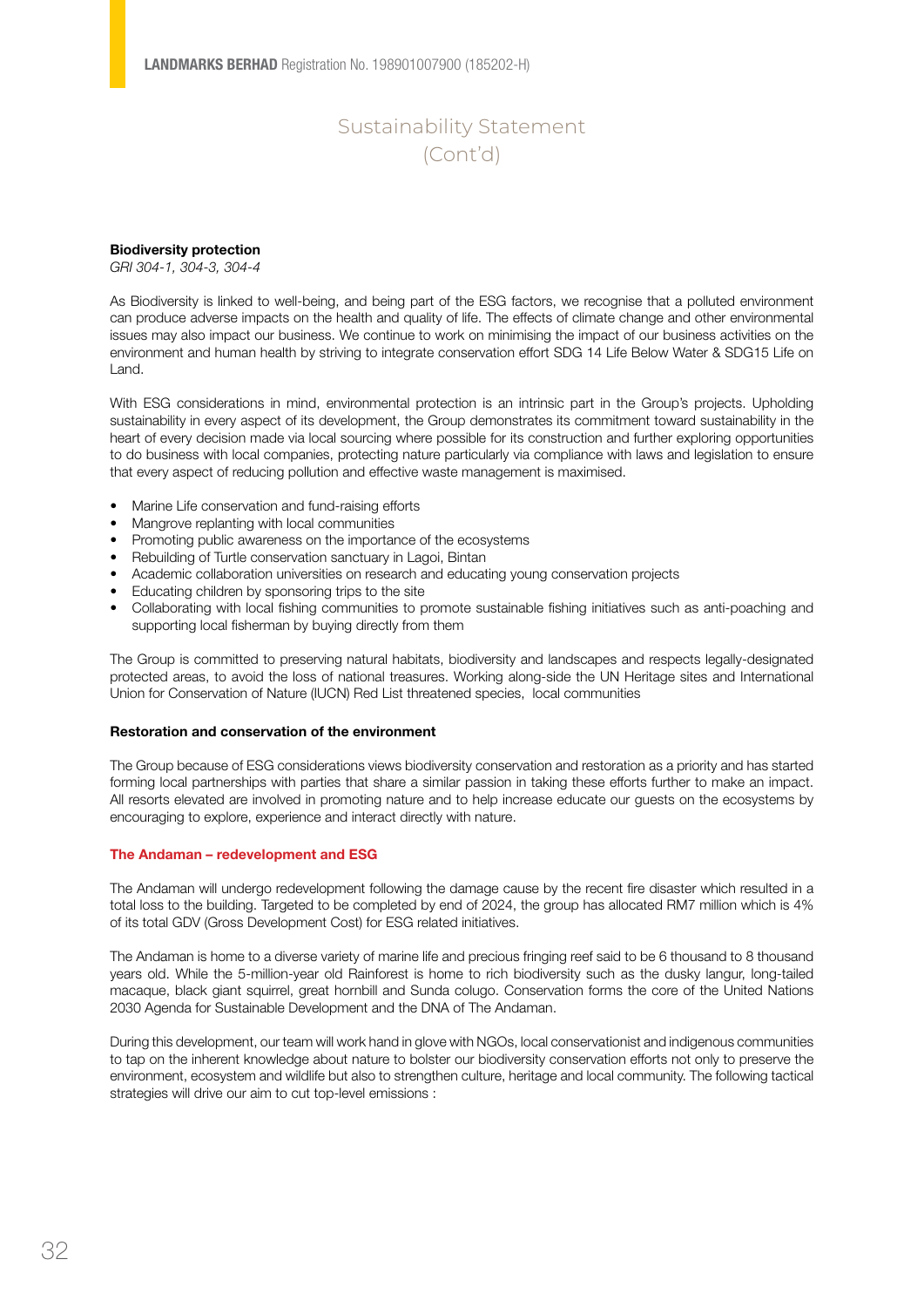- 1. Development An integrated approach to sustainable masterplanning will be applied across all of our developments. Starting from the concept planning and design stage to significantly reduce environmental impacts and resource consumption. conserve and protect natural habitats, ocean and wildlife biodiversity through conservation and restoration efforts as a priority while using the most suitable natural methods causing less damage to environment are being discussed with experts.
- 2. LEED Design Our architects will promote the biophilic design concept, which seeks to connect building occupants closely to nature by incorporating natural lighting and ventilation, natural landscape features and other elements to create a productive and healthier built environment that consumes fewer resources.
- 3. Clean Energy We have set clear targets to reduce our dependency on non-renewables and uphold our commitment to transitioning to a low carbon future by enabling renewable energy (RE) as well as employing the following tactical targets.
	- √ Reduce urban planning and development emissions by 35 percent through by using Pre-fab, Pre-finished construction methodology to speed up the rebuilding works, and usage of solar panel and considering PV (photovoltaic) installations where appropriate as power sources
	- √ Reduce operation energy consumption by 50 percent through pre-heated solar water heater, Design Natural Ventilated Common Areas, De-centralized Air-con System with Inverters
	- √ Reduce transport emissions by 10 percent by encouraging hybrid and electric vehicles
	- √ Reduce non-RE consumption by 40 percent
- 4. Water Management Reduce the dependence of treated water usage by 50 percent by recycling waste water selectively
	- √ Rainwater harvesting systems to be integrated into the Landscape Water Body
	- Building catchment ponds for irrigation, toilet flushing, and general cleaning
	- √ Sewerage waste Utilising ICT technology to purify the water, we are considering the GJ-R integrated management solution system and to build a facility that can clean at a minimum of 10, 000, 000 liters per day
- 5. Waste Management to reduce waste sent to landfills by 50 percent by recycling, upcycling and restoring
	- √ Solid waste solution we aim to introduce "The Asher", a patented technology that enables continuous self combustion without the need for eternal energy such as diesel fuel to dispose waste. This eco friendly solution is EPA compliant and has low running cost. It is able to turn 1 Ton of waste into just 40kg of ashes reducing energy required for transportation and waste to landfills.
	- √ Demolition/construction waste to be sorted for recycling purpose, and to be used for forming platform and terrain.
	- √ Food waste is to be converted to reusable material with the "ORCA". This system is able to breakdown food waste into water and reduce greenhouse gases, methane generation by diverting an average of 416,100 pounds of waste from landfill per year.
	- √ Turning food waste into fertilizer for farming and for the landscapes we will build plants where we can convert coffee beans and process dried leaves to turn it into manure.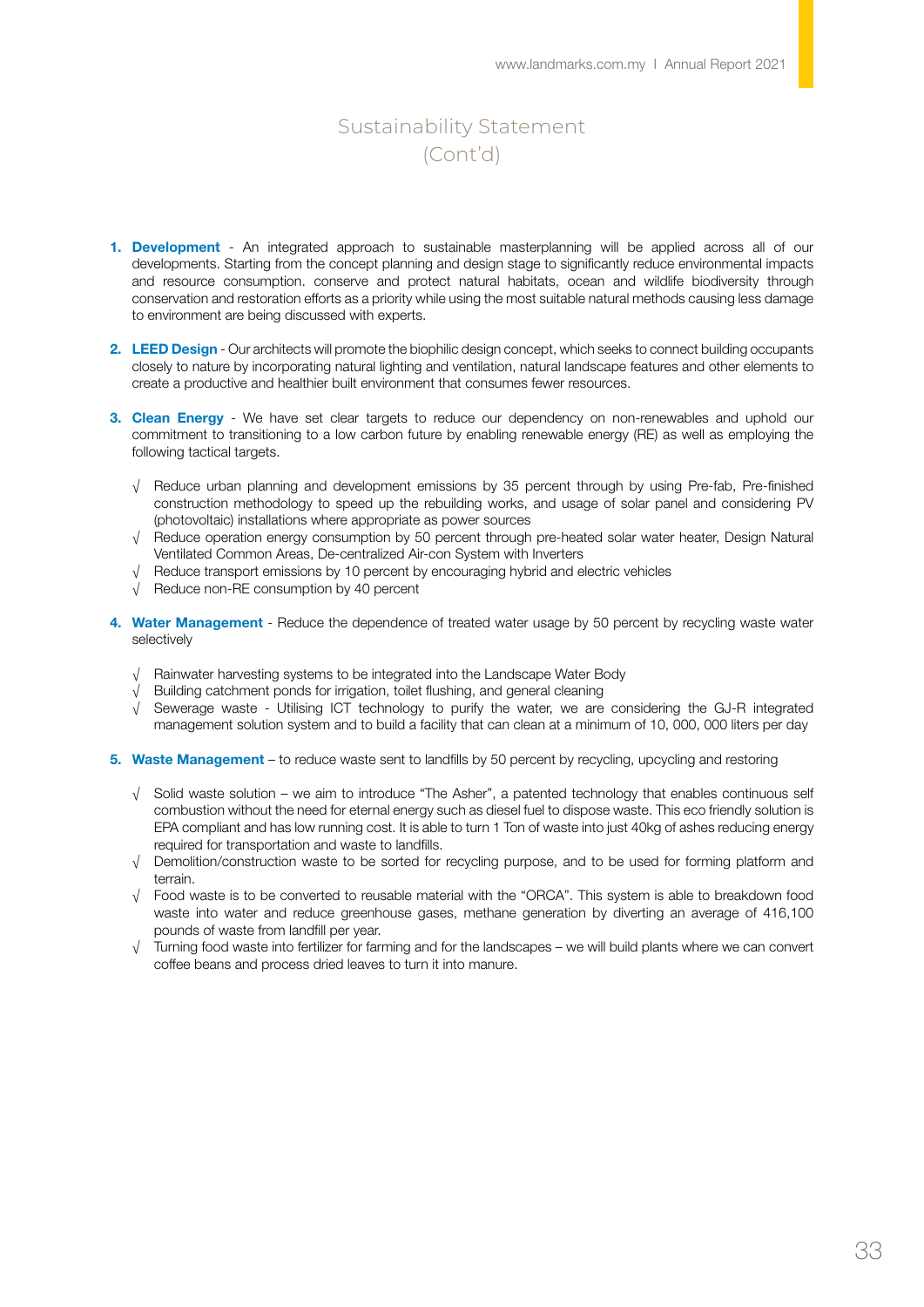#### Mangrove replanting



Mangroves provide protective greenbelts along coastlines and are proven effective barriers against tropical storms serving as buffers and erosion and are a vital source of nutrients for fish and coral reefs. Mangrove ecosystems also provide livelihoods for coastal communities that depend on fishing as a source of income. In 2012, Treasure Bay initiated a project for mangrove rehabilitation of 23 hectares of mangroves as one of its key activities in TBB. Still on going as TBB's ESG initiative, it is supported by the local community groups of Sungei Kecil, Desa Sebong Lagoi and Kecamatan Teluk Sebung located North-West of Bintan, 21 kilometres by road from TBB.

The International Day for the Conservation of the Mangrove Ecosystem adopted by the General Conference of UNESCO in 2015 is celebrated each year on 26 July. It aims to raise awareness of the importance of mangrove forests. Each year, in the month of July, the staff and management of Treasure Bay Bintan, collaborate with local celebrities, NGO, corporations and local communities to replant seedlings and organise a clean-up in a 60-hectare mangrove forest and river within its enclave. These initiatives aim to bring awareness on climate change and to mitigate its effects through the protection and rehabilitation whilst also creating awareness on the importance of the ecosystem.

#### Mangrove Nursery



In efforts of restoring the mangrove, a nursery has been added where the seedlings will later be planted to maintain the mangrove ecosystem in its area. A total of 72,000 mangrove saplings have been planted so far.

#### Recognising and engaging the community

The Group recognises as part of its ESG commitments that mutual growth of the communities in which we operate in is key to its success. Hence it is committed toward improving the socio-economic status of the people in Bintan by embracing the local community, culture and adding value via sustainable sourcing to share the benefit with them.

- Creating jobs and providing opportunities for locals to improve the quality of life
- Raising the socio-economic status for the local community by sharing the benefits with them though promotion of local enterprise by working with local suppliers and local sourcing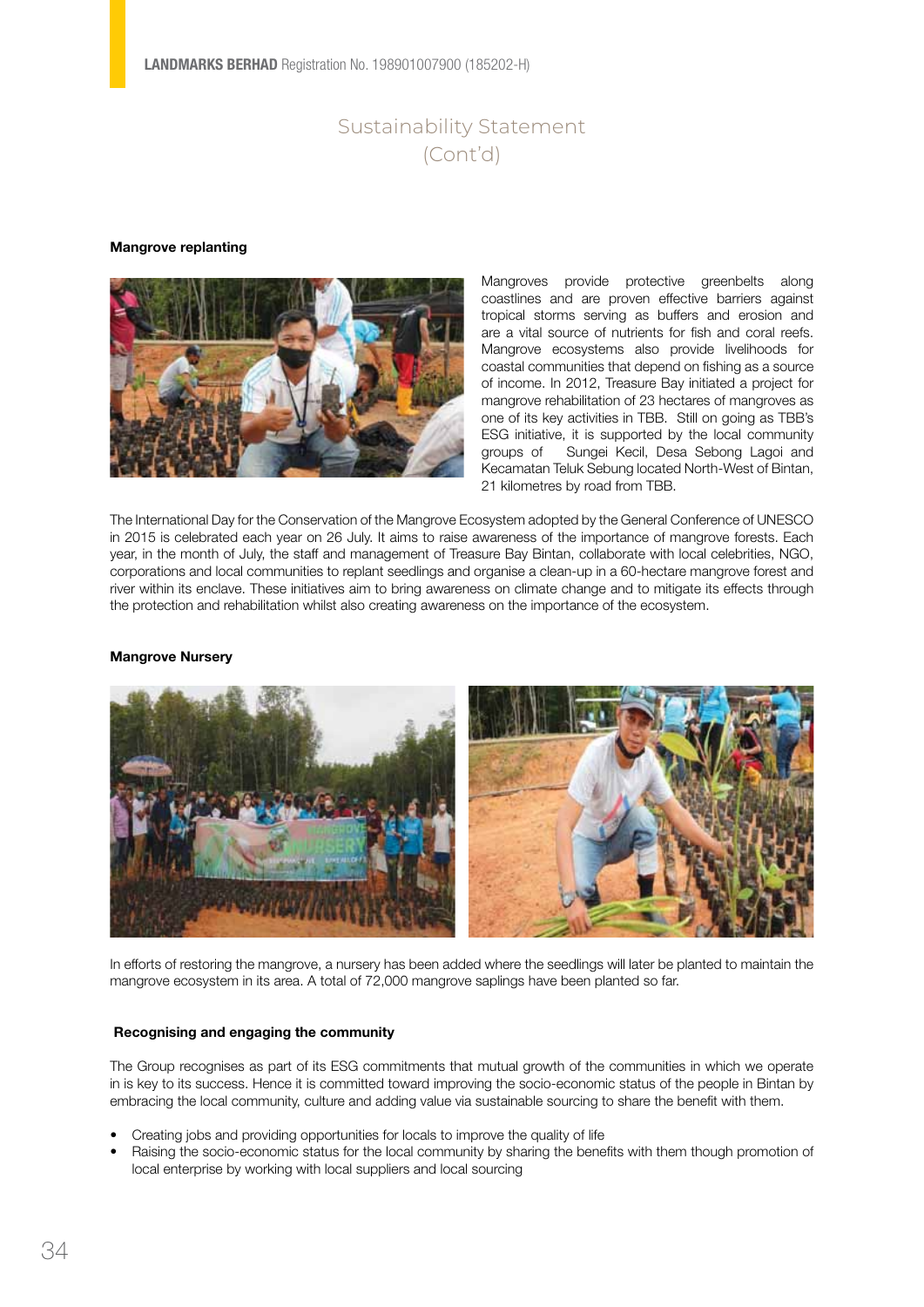#### Rebuilding of Kampung Baru Turtle Sanctuary



Sea turtles are an endangered marine species according to IUCN Red List of Threatened Species and have become endangered not only due to commercial activities but also due to the lack of education in the coastal communities. As responsible company, we must do the right things to educate our local communities and work toward legislations and enforcing environmental laws that will protect our marine life.

In 2019, TBB signed a MOU with The Territory of Telok Sebong committing a total of IDR160million spending to rebuild of the turtle sanctuary. TBB continues to contribute 100 liters of petrol monthly valued at Rp. 14.460.000

or SGD 1,377. The petrol is used as fuel to run the generators and power for the site. TBB also continues to provide medical coverage for 28 families in this isolated village while social security coverage is provided for 7 of fishermen from the same village who manage the turtle sanctuary. The value of contribution is Rp. 13,171,200 or SGD 1,254 per month



The mission of our Group, with its commitments to ESG considerations is to invest in the welfare of the communities in which we operate in by extending assistance to the local fisherman who we see as the contributors to this initiative. Treasure Bay Bintan has committed to pay contribution of Social Security Coverage (BPJS) for the fishermen of both medical and accident and in the next three years, it is our vision that the turtle sanctuary will become a self-sustaining tourism centre. As such we are building toilets and business kiosks, that we may encourage enterprise within the village and raise the socioeconomic status of the communities here. In doing so we have to ensure that the community has adequate equipment and facilities.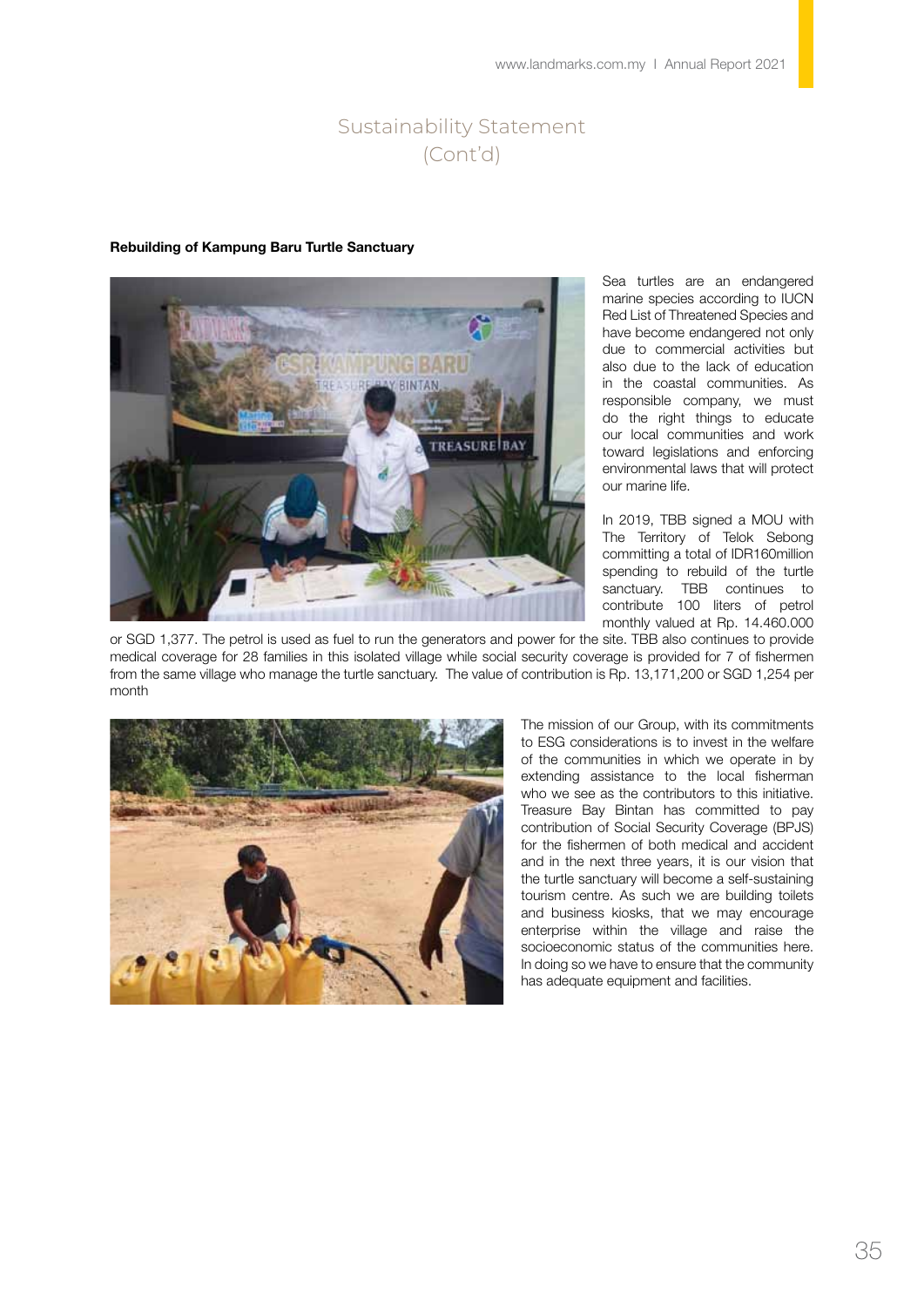#### Organic Park

One of the missions of Treasure Bay aligned to its ESG commitment is to integrate wellness with sustainable operations which incorporates the experience of clean air, water and food. Our organic park is one of the drivers to achieve this mission. From time to time, workshops are held with industry experts and chefs to educate visitors on low carbon food source and the benefits of "farm to table" dining options that is fresher and healthier. The pilot organic park within TBB started in 2016 and has seen more than 90 species of vegetables, fruits and herbs being planted. Its organic produce to-date are shared with our resorts, with excess distributed to staff and local under privileged communities. The farming process was certified to be organic under the International Federation of Organic Agriculture Movements ("IFOAM") (European Union and Australia) on 13 July 2018. The IFOAM is the worldwide umbrella organisation for the organic agriculture movement that is responsible for accreditation of organic produce.

Operational staff were chosen from the local population in Bintan and provided with training and education to introduce new skills and calling to them. A lesson plan has been established and will be part of the standards to train new staff. This has created awareness and jobs locally within the community. There is potential to seed and engage the local community for start-ups of organic agricultural plots or animal farming outside TBB on Bintan island, which is an attractive proposition for local entrepreneurship or career alongside TBB's development blueprint. These start-ups can be a supplier of organic food to TBB and Bintan Island.

Sustainable practices have been designed into the operations of the organic park such as a catchment pond that serves not only as a collection point for water but also used for fish rearing and as well as an irrigation. Organic composting is also practiced to produce different organic fertiliser types from different unwanted harvested materials. Plant waste are also recycled by shredding to be used as mulch for protective soil cover and dressing.

#### Managing Effluents and Waste

 *GRI 306-1, GRI 306-2*

Waste management is a major concern for the communities and local authorities in the locations where we operate. While The Group is consciously and proactively implementing measure to for responsible waste disposal reduction, the overarching objective is to use the resources in its value chain efficiently in order to minimise the volume of waste produced at all locations as part of its ESG commitment.

| Year | <b>Paper Waste</b><br>Recycled | <b>Plastic Waste</b><br>Reduced | <b>Food Waste</b><br>Collected | <b>Hazard Waste</b><br><b>Collected</b> |
|------|--------------------------------|---------------------------------|--------------------------------|-----------------------------------------|
| 2020 | 12,500KG                       | 500KG                           | 480KG                          | 150KG                                   |
| 2021 | 500KG                          | 100kg                           | 832KG                          | Nil                                     |

3R Programme – Reduce, Reuse, Recycle is a framework that has been implemented throughout all our operations and administrative offices to instil accountable waste minimisation practices. In 2019, the Group reported a reduction in paper usage by 19% through digitalisation of processes. In 2020 and 2021, paper usage was even more reduced due to remote work and operations shut down by the pandemic. We do foresee an increase as we return to work in offices and on site for 2022.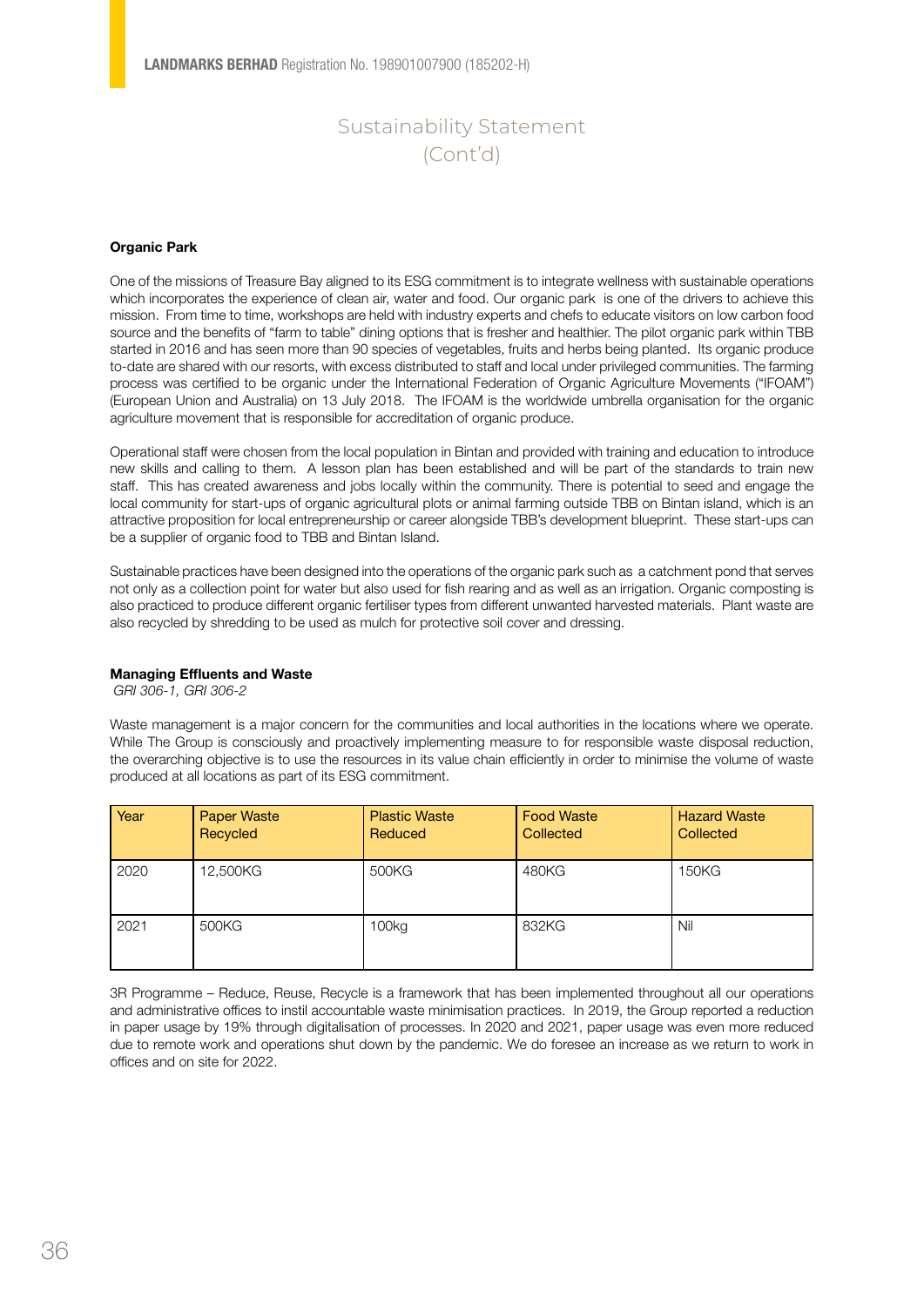Building on this ESG commitment, the Group is now working towards a long - term initiatives to support climate change action by reducing waste to landfill and methane production. Through its Vision toward carbon net zero by 2030, The Group has outlined a three-year road map: "ESG 2025 GOALS" to enforce the following

- Waste separation organic and recyclable waste, collection of toxic and e-waste, recording of waste and set KPIs to reduce waste
- Food waste footprint measurement throughout its operations
- Blacklisting products such as single use plastics throughout its operations
- Recording quarterly emission across the value chain ie: paper, water and energy usage, data on travel mileage, waste and affluents emissions
- Rain water harvesting
- Digitalising systems

#### Waste Management Committee



In 2021, a Waste Management Committee was set-up in Treasure Bay to look into organic composting of kitchen and garden wastes with intention to convert it into compost for landscaping and organic farming purposes.

Dry leaves and cut grass are being converted into natural plant compost to be used for our landscapes. The application of compost helps the formation of a good soil structure and increase soil fertility. A total 800 kgs of plant compost fertilizer has been used to fertilize the plants in the garden.

Sewage Treatment Plant water is used to reduce treated water while rain water is harvested in the man made catchment pond where it can be channeled to the Chill Cove



area to be used to water plants and maintain landscapes. It is used for flush water in toilets, watering the garden and washing common areas including company cars and busses.

**Elimination of Single-Use Materials** - Plastic and print material pollution is one of the most pressing threats to the environment. One of our primary goals have been to reduce our dependence and usage by replacing these with biodegradable, repurposed material, reusable or digital alternatives throughout all our operations. Contactless experience has become an inevitable change in hygiene and safety post pandemic and have been adopted as are part of the new normal in our operations to meet health guidelines. This move has triggered The Group's plans to reduce print materials and paper usage as its ESG commitment. To minimise contamination, all menus, brochures and information is now accessible through personal mobile devices by scanning QR codes. The Group plans to implement this throughout its operations in a more formal way when operations resume as post pandemic though digitalising all systems, using devices for paperless check in and encouraging cashless systems.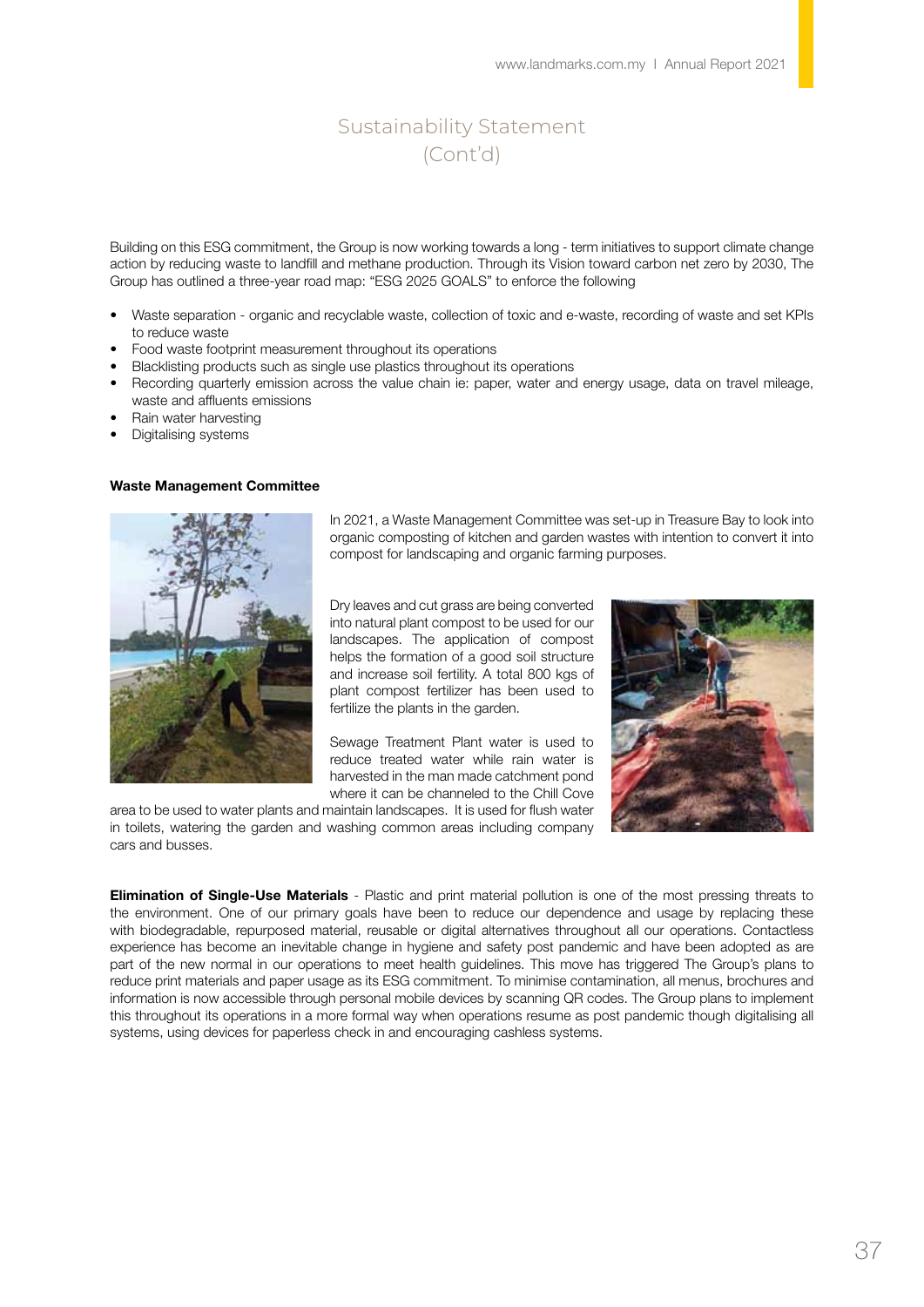

Negative listing materials-The various initiatives in this part of the ESG programme include creating a "Negative Listing' of materials to be phase out eventually across all our operations. This includes single use plastics such as drinking bottles, straws, in rooms amenities, brochures, menus, corporate gifts and other office supplies. This also applies to the daily operations in the corporate offices and in all group related events and meetings where responsible use of resources is constantly practiced. Our resort in Langkawi, launched its in-house water bottling plant in 2020 where drinking water placed in guestrooms are bottled in reusable glass bottles instead of single-use plastic bottles. With this initiative, the resort is able to reduce at least 6 single-use plastic bottles per room per day.

Since its inception in July 2019, the resort estimated a reduction of rubbishing at least 50,000 plastic bottles in 2020, or an equivalent to approximately 500 kg of plastic waste avoided.

Moving forward, we aim to track in the negative list for kitchen waste materials such as plastic bags, bottles, straws, gloves, caps, cotton buds, cling film, pastry piping bags, tapes, coffee capsules, condiments, candies and wrappers and to consciously cut down and eliminate or replace with sustainable materials as our ESG commitment.

Repurposing and Upcycling materials such as wood from fallen trees at the resorts to make menu cards, candle stands, side serving stations, place mats and display food trays at the various F&B outlets is creative conversion of junk in addition to reusing the used soap from guest rooms as cleaning materials for rags and old towels as rag for housekeeping purposes. Our teams have also started using materials made of cans, bottles, corks and food waste to make festive decorations and souvenirs for guest.

Third Party vendors and Disposal of hazardous waste – The Group encourages its operations to appoint where possible and available, specialised suppliers and third parties to ensure safe and proper disposal of toxic and chemical wastes. Toner cartridges, Old Computers, Batteries, Oil and machinery parts are disposed in a responsible matter, some with the vendor agreement to offer disposal upon expiry. Cooking oil is also recycled into bio-diesel through a third-party vendor. The Group aims as part of its ESG commitment to now standardise and account for the hazardous waste by monitoring the disposal amounts monthly.

**Eco-friendly cleaning products** are emphasised as part of the ESG commitment for laundry, housekeeping and stewarding throughout all its resort operations. In addition to that, the Group encourages the use of organic products, working with vendors that provide packaging using renewable energy and sourced ethically and where possible-locally. The Group's wellness division, V Integrated Wellness, is one of the first in South East Asia to incorporate 100% food grade organic products in its offering and has been recognised with multiple international awards and accolades and ranking for its green and sustainable products and practices.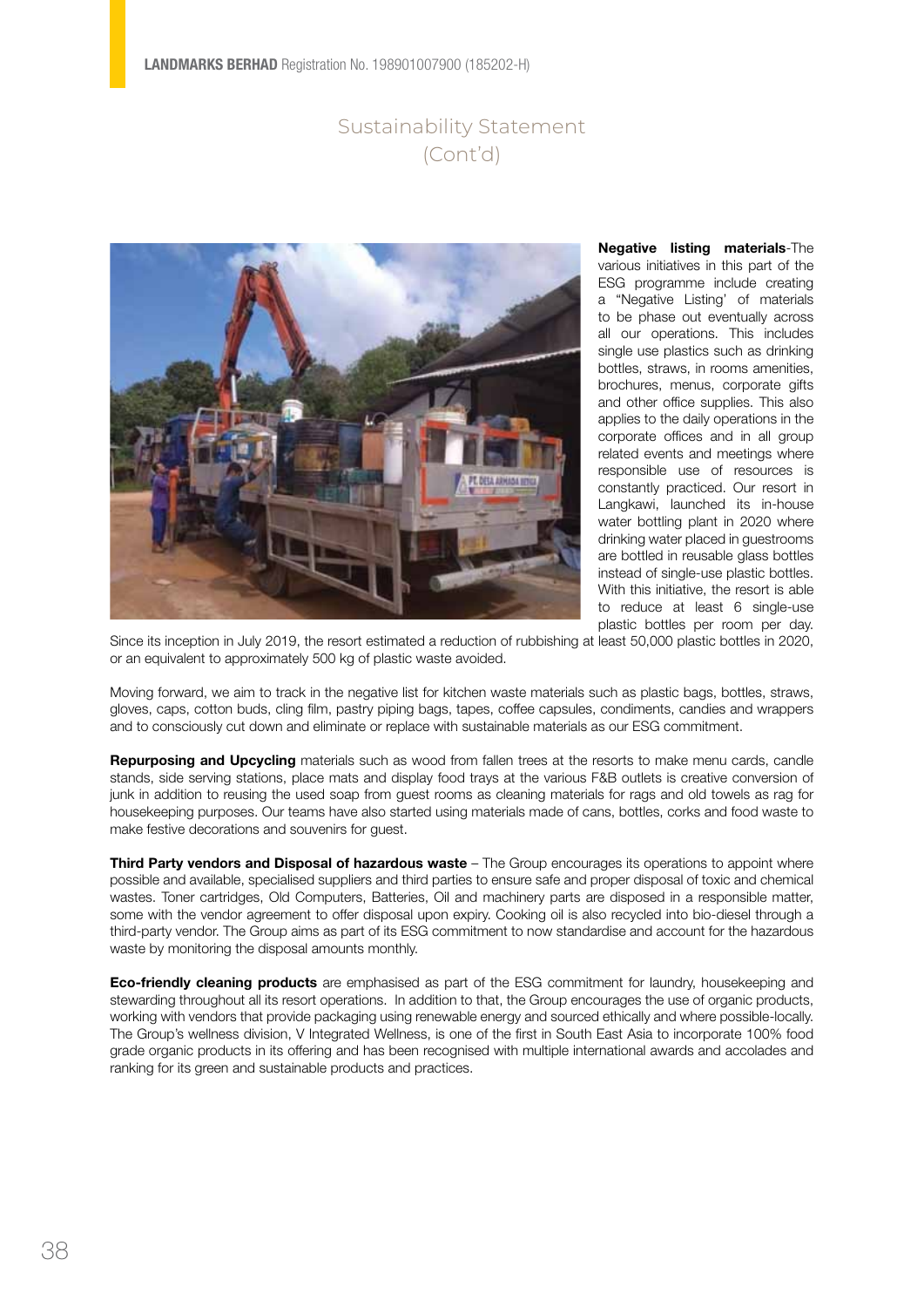#### Environmental Compliance

*GRI 307-1* 

The Group is pleased to report that there have been no instances of noncompliance or action taken by authorities with regards to it's environmental actions and performance during this reporting period and has been 100% compliance with local, regional and national environmental laws and regulations.

#### Group Utilities Consumption



The Group is committed by ESG to protecting resources and improving efficiency, via good management and conservation. We are vigilant about our consumption and make informed decisions based on proven methods and best practices, be it technological enhancements, administrative control measures or encouraging conscientious and ethical behaviour within the company, along our supply chains and customers.

The tables above make comparison pre-pandemic consumption year 2019 with years 2020 and 2019, with lockdowns, reduced operations and closure of The Andaman Resort in Langkawi

Water consumption saw a 74% decrease from 2019 to 2020 due to long shut downs but increased in 2021 due to reopening of business, sanitising of equipment and recommencing of operations.

The same can be said for the Electricity consumption where a 400% decrease is seen from 2019 to 2020, however, it continues to decline in Treasure Bay with the closure of Marine Life Development Park.

#### Water conservation initiatives

Reuse of linen and towel programme where a card is left in all guest rooms to encourage resort guests to indicate If they would like to participate by not changing them daily.

Rain water harvesting for watering plants and washing of public area floors to reduce the dependence of treated water. The Group intends to invest in waste water treatment plants in all its operations by 2025. This will clean sewage and waste water by removing solids and pollutants, breaks down organic matter and restores the oxygen content before returning it to the environment or use for watering plants.

#### Energy conservation initiatives

The Group has always been committed as its ESG commitment towards energy savings programmes such as using energy efficient lighting systems with LED (Light-emitting diodes) bulbs as well as optimisation of natural lights through innovative building designs in the offices, carparks, guest rooms and common areas of our operating units. Automated air-conditioning schedules in meeting rooms are used instead of centralised air-conditioning and temperatures at guest rooms are also set to a maximum of 22oC for optimum energy usage.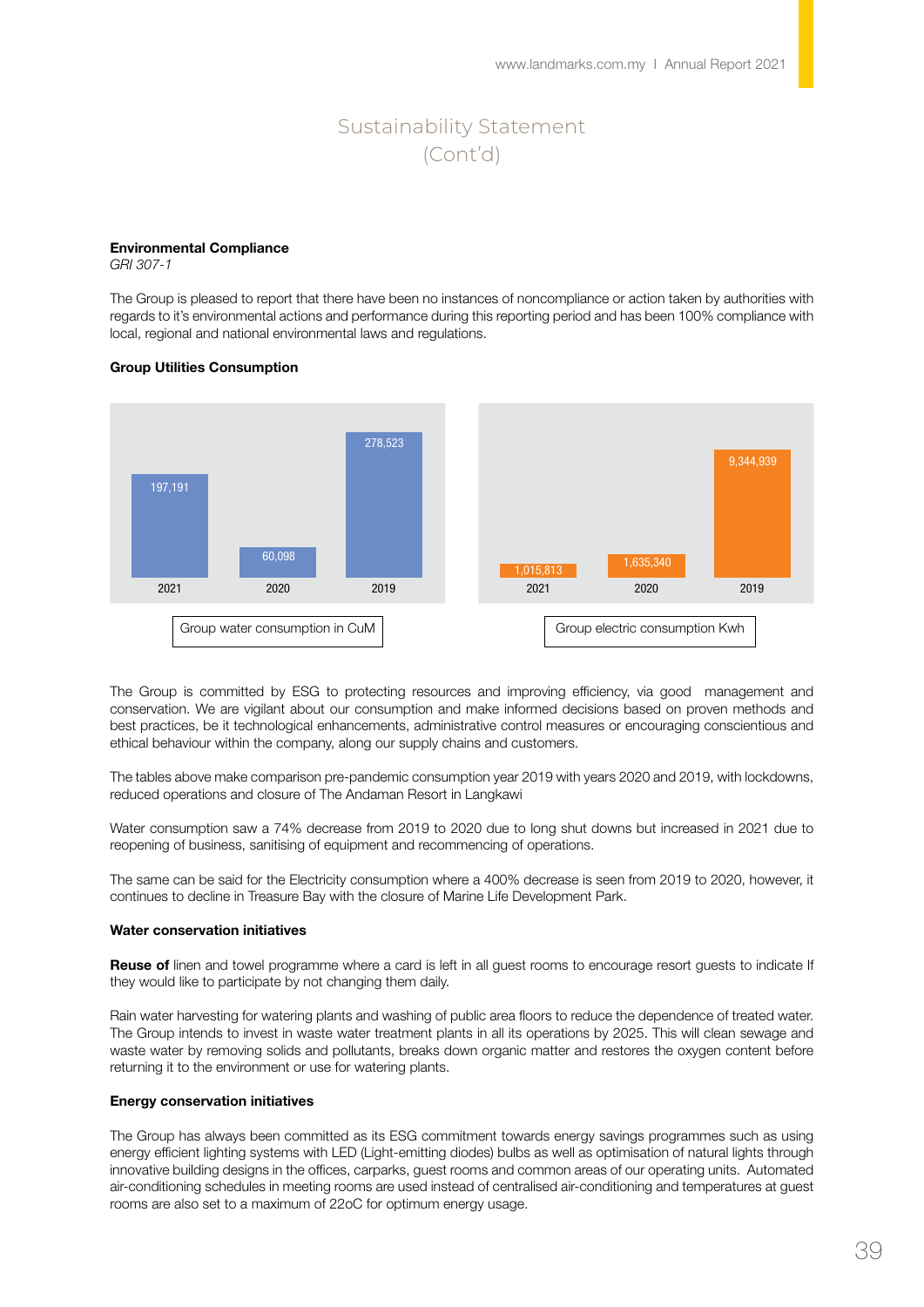Within the operations of our resorts, environmentally friendly form of transportation such as bicycles, battery-powered green buggies, electric bikes, buggies and Segways are provided as a recreational activity and to manage logistics to reduce emission. Lighting in public areas have also been designed with more being planned using solar power and wind turbines as energy sources.

The Group intends to incorporate renewable energy through innovation and smart designs to reduce carbon footprint of our operations by 2025

### **SOCIAL**

The Board recognises that one of the Group's most important assets is its human capital. As a responsible employer, we are committed by ESG principles to run a safe, efficient and profitable business where honesty, integrity and respect for people govern the way we work and interact with each other within the organisation and externally with our guests and business partners.

As such, The Group places paramount importance on the health, safety and welfare of its employees, suppliers, contractors and customers in accordance to our Corporate Statement and ESG commitment. We are committed to delivering high standards in health and safety across all aspects of our operations that includes corporate offices, hotels, parks and sites in progress all of which adopted various safety measures from fire and emergency procedures to hazard analysis with a target of zero accidents in all our business units.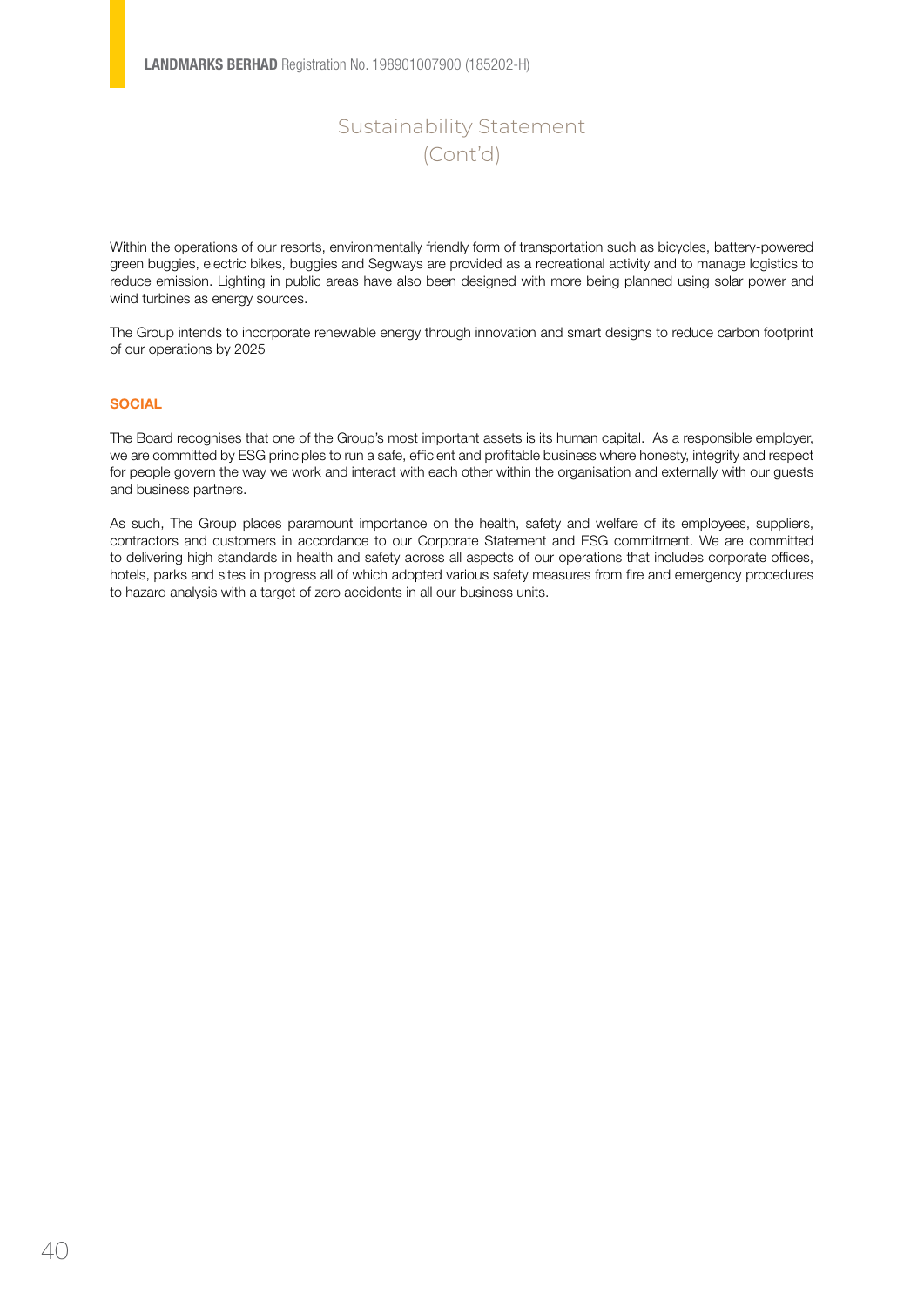#### EMPLOYMENT



The Group c o n t i n u e s to provide e m p l o y m e n t for a total of 321 people in 2021 compared to 620 people 2020 across its operations in Malaysia,

Singapore and Indonesia. 11% of which are Malaysians who are in based in its Corporate office in Kuala Lumpur. As the main business operations is in Bintan, Indonesia, 89% of the workforce are Singaporeans and local communities from Indonesia.

#### Diversity & Inclusion



The Group is aware in the light of ESG considerations that it is vital to manage the d ifferences found within its operations across three countries with

its diverse ethnicities, religions, cultures and customs. In addition to managing the complex yet balanced mix of age and gender, we are required to be alert and sensitive in our approach towards equal opportunities for all and our commitment to upholding to zero tolerance towards discrimination on grounds of colour, religion, ethnicity, age, national origin, gender or any other personal characteristics and that are deemed harassment in the workplace with severe disciplinary repercussions.

The selection, recruitment, promotion and training of employees is made based on merit and performance ability. In upholding our commitments to human rights and ethics, we ensure that strictly no child labour, forced labour and discrimination issues are allowed in our businesses and supply chains. We believe these policies are crucial in retaining and attracting talent.

#### Rightsizing the workforce

It was important to stay strongly focussed while building a resilient future to ensure the come-back is greater than the set-back caused by the COVID-19 pandemic and fire disaster.

The prolonged lock downs and border closures worldwide caused by the pandemic has an adverse impact on The Group's operations and revenue overall. In addition to that, a fire at the Andaman Langkawi had resulted in a stoppage of all its operations.

In response, The Group recalibrated its operating structure to manage costs prudently by rightsizing its workforce by re-engineering its processes and cost base to ensure and protect the long-term sustainability of its business viability. The Group has paid a total of RM 8.1 million in severance packages and has retained only core employees at The Andaman.

#### Total number of employees of the group

| Year                    | 2019 | 2020 | 2021 |
|-------------------------|------|------|------|
| No. of Employees   1019 |      | 620  | 321  |

The Group foresees the future of work and hiring policies for the medium to longer term recovery post pandemic will shift to a demand-led employment strategy and is confident that this reorganisation places it in a better position to capitalise on the eventual recovery of the leisure and hospitality sector as a whole.

#### Training & Development

*GRI 404-1, 404-2*

Employee training hours averaged 33 hours per employee in 2021 compared to 50 training hours per employee in 2020. This is above the target of 16 hours per employee as set by the Group. Employees were provided targeted work-based training to operate in the new normal which included familiarising with Health Ministry's guidelines on health and safety post pandemic as well as handling equipment and various processes of sanitation.

With the aim of 'leaving no one behind, we aim to enhance employability of the workforce by cultivating talent competencies. Trainings have included reskilling and upskilling firstly to cope with the forms of work transitions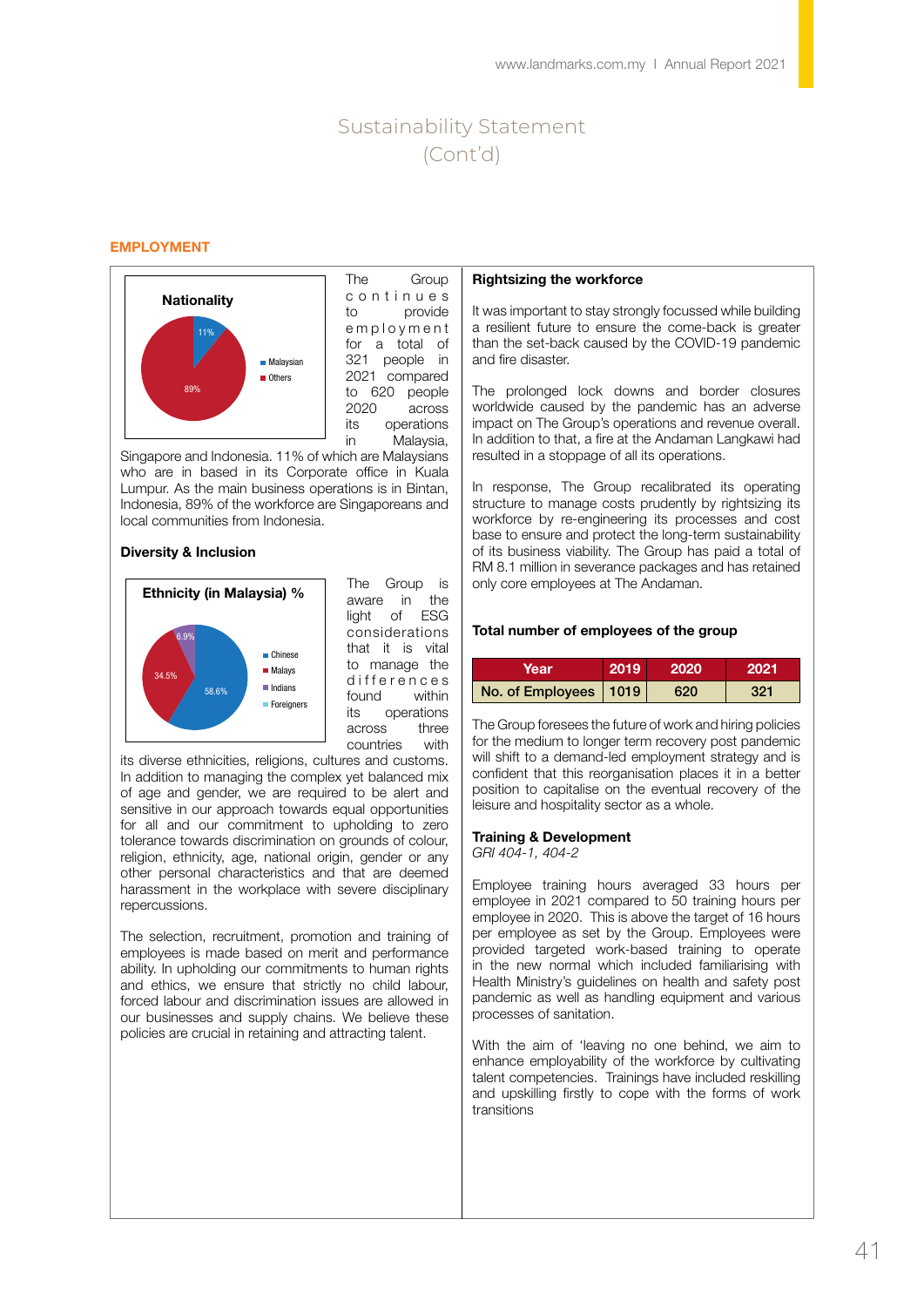

Mainly due to high turnover, the gender balance of female personnel decline to 20%. The Board's target is to increase female e m p l o y e e s to 30% in the coming year.

#### **Turnover**



H o w e v e r , better gender participation and ethnic distribution p articularly at the senior management level are areas of ongoing focus for improvement.



The Group has a young talent pool with much potential and with the right training plans, can be groomed to become future leaders. The Group aims to continue investing in enhancing employability and resilience of the workforce considering changes in the economy and society in the wake of the pandemic crisis. With the aim of 'leaving no one behind, The Group aims to cultivate talent competencies to meet new normal and business goals. As such training opportunities will include reskilling and upskilling firstly to cope with the forms of work transitions once normal operations resume.

#### Annual Performance Appraisal *GRI 404-3*

In support of continuous professional development, all employees' performances are appraised annually and documented to evaluate and assess strengths and gaps, asses potential and advance succession planning. Our goal is to ensure each employee meets the minimum training need of 16 hours for employees across all levels to ensure competency is at the highest level. 100% of employees received regular performance and career development reviews

#### Training Hours

| <b>Training Hours</b>       | LB&<br><b>BTB</b> | <b>BDS</b> | <b>TBB</b> | <b>Natra</b> | <b>Anmon</b> | <b>Group</b> |
|-----------------------------|-------------------|------------|------------|--------------|--------------|--------------|
| <b>Total Training Hours</b> | 92                | $\bf{0}$   | 5459.91    | 4829.8       | 180.50       | 10552        |
| Headcount                   | 29                | 12         | 156        | 59           | 64           | 321          |
| Average/person in<br>Group  |                   |            |            |              |              | 32.87        |

Training hours averaged at 33 hours per employee meeting the Group's KPI of minimum 16 hours per person.

### Preferred Employer

The Group aims to become a preferred employer by 2025. In the coming years, we look forward into the implementation of HR tech solutions. Digitising processes and systems to harness accurate performance management of each staff, identify gaps and re-skill needs will ensure high competency levels, healthy career development and our ability to attract and retain top talent. It will also optimise performance management, capability building, succession planning and retention.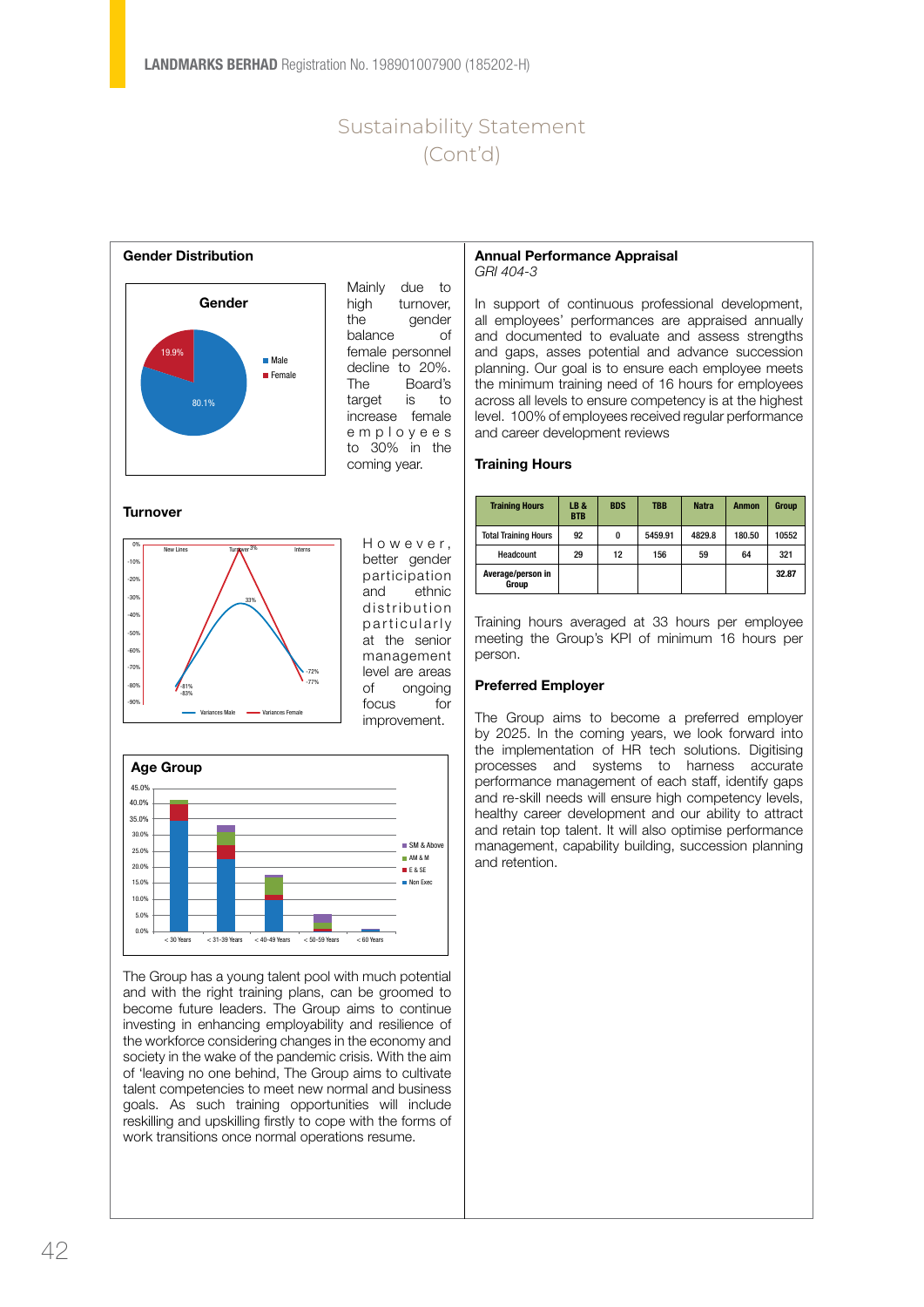### Employee Benefits, Welfare and Benefits

*GRI 201-3, 202-1, 401-2, 405-2*

In accordance with the Malaysia Employment Act 1955, the Group strives as part of ESG commitment to offer competitive benefits package on par with the industry market rate and designed to foster a healthy work-life balance and help employees plan and prepare for the future.

| <b>Type of Benefits</b>                | <b>Details</b>                                                                                                                                                                                                      |
|----------------------------------------|---------------------------------------------------------------------------------------------------------------------------------------------------------------------------------------------------------------------|
| <b>Medical benefits</b>                | Clinical                                                                                                                                                                                                            |
|                                        | Dental                                                                                                                                                                                                              |
|                                        |                                                                                                                                                                                                                     |
|                                        | Executive medical check-up                                                                                                                                                                                          |
|                                        | <b>Health Screening</b>                                                                                                                                                                                             |
|                                        | Vaccine                                                                                                                                                                                                             |
| Insurance                              | <b>Group Personal Accident Insurance</b>                                                                                                                                                                            |
|                                        | Death in service due to natural causes                                                                                                                                                                              |
|                                        | <b>Financial relieve</b>                                                                                                                                                                                            |
| <b>Travel-related benefits</b>         | Mileage claims                                                                                                                                                                                                      |
|                                        | <b>Meal claims</b>                                                                                                                                                                                                  |
|                                        | Accommodations                                                                                                                                                                                                      |
|                                        | <b>Air Travel</b>                                                                                                                                                                                                   |
|                                        | Airport/ ferry and other transportation                                                                                                                                                                             |
| Life insurance                         | <b>Group Term Life Insurance</b>                                                                                                                                                                                    |
| <b>Health care</b>                     | Company coverage for hospitalisation or co-payment for surgical                                                                                                                                                     |
| <b>Disability and critical illness</b> | <b>Group Personal Accident Insurance</b><br>÷,                                                                                                                                                                      |
| Sabbatical, study or unpaid<br>leave   | Available for full time employees depending on the request and to be<br>÷,<br>evaluated by Management                                                                                                               |
| <b>Flexi work hours</b>                | Post Covid, The Group has adopted a flexi work hour in its admin offices<br>in Kuala Lumpur 7am - 3pm, 8am to 4pm, 9am to 5pm to avoid the<br>rush hour crowding in public spaces in the city and public transport. |
| <b>Housing</b>                         | Provided to employees in Employment in the Island<br>÷,                                                                                                                                                             |
| <b>Meal</b>                            | Depending on the location and business unit, operations staff are<br>entitled to a duty meal at the staff canteen                                                                                                   |
| <b>Retirement provision</b>            | The Group offer higher EPF contribution at 16% for all fulltime employees<br>in Malaysia, with additional 3% for executive who have worked above<br>3 years.                                                        |
|                                        | Retirement benefits in Indonesia according to legislations                                                                                                                                                          |
| <b>Stock ownership</b>                 | All full-time employees are eligible to ESOS (Employee Share Option<br>Scheme) with allocation that rewards long service, grade and<br>performance.                                                                 |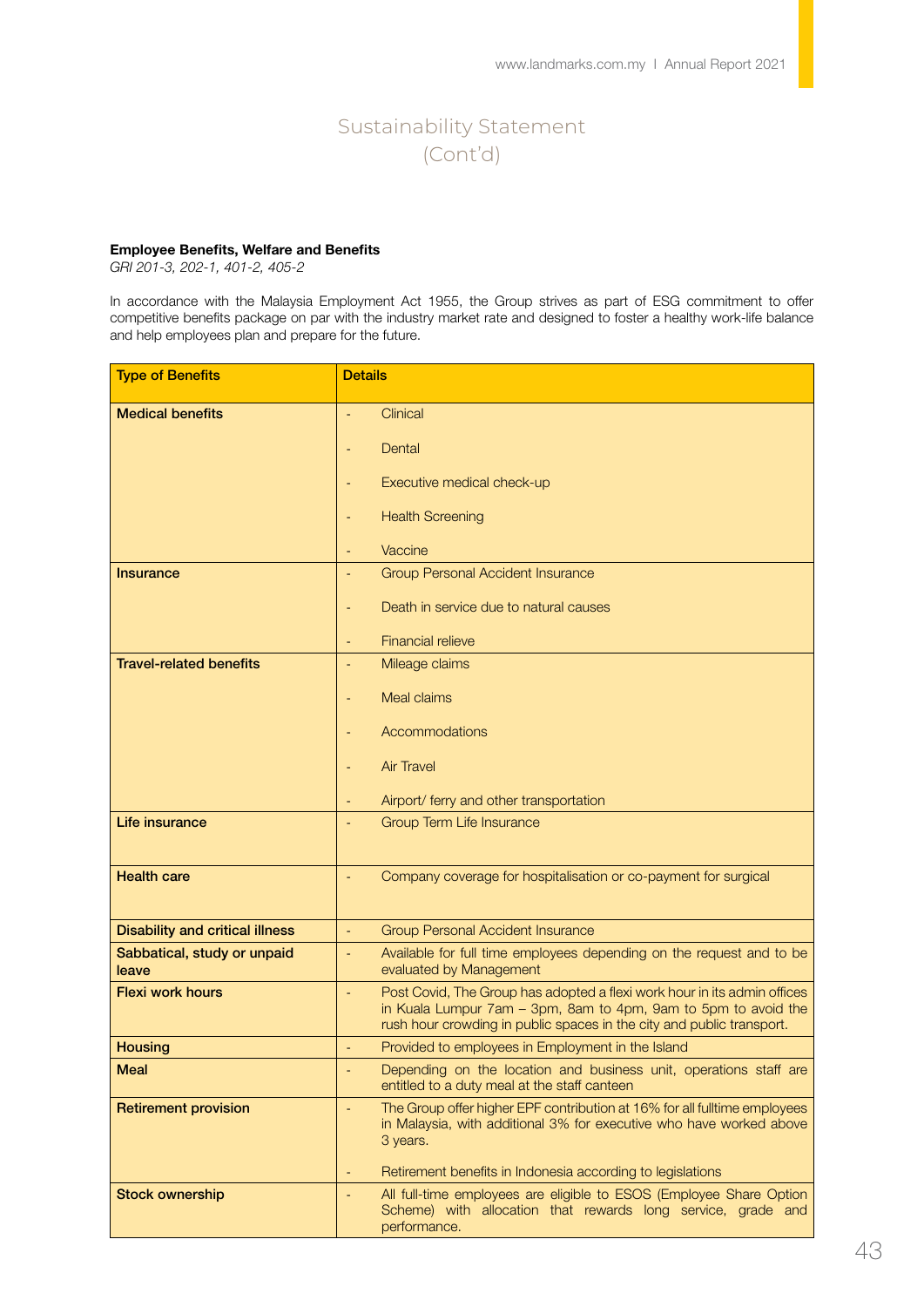#### Employees Are the Most Important Resource

*GRI 102-8, 405-1*

Employees are instrumental in business success. A healthy corporate culture prepares the ground for employee well-being, low rates of sick leave and minimal employee turnover. While competitive compensation and benefits are important, as company with much focus on lifestyle and wellness, The Group recognises that strong balance of physical health, and mental and social wellbeing is vital to the long-term development of nation building and economic growth. As such, as part of the ESG considerations it is important to provide a supportive environment that empower and rewards responsible behaviours.

#### Journey to Wellness

*A six point journey to reward yourself for a responsible year* 

"Journey to Wellness" program for employees was launched in June 2019 which truly embodies the Group's vision and mission for healthy lifestyle as part of the Group's ESG initiative. The Health Programme is gamified with cash back incentives if completed. The program encourages medical checks, vaccinations, gym, active lifestyle and family health to stay fit, healthy and productive.



| Minimum basic<br>screening for Blood<br>test i.e. sugar level<br>BP, cholesterol etc<br>Dental scaling/<br>cleaning And check | As recommended<br>by doctors, WHO,<br>Min of Health e.g.:<br>Meningitis, Flu,<br>Pneumonia, Covid,<br>Hepatitis which can<br>spread to family | Claims for gym<br>fees, participation<br>fees for Marathon,<br>Spartan race,<br>mountain climb<br>or represent the<br>company for | Medical fees for out patient treatment<br>for self and family | Healthy BMI (taken<br>by company) |
|-------------------------------------------------------------------------------------------------------------------------------|-----------------------------------------------------------------------------------------------------------------------------------------------|-----------------------------------------------------------------------------------------------------------------------------------|---------------------------------------------------------------|-----------------------------------|
| up                                                                                                                            | and colleagues                                                                                                                                | related fitness<br>events                                                                                                         |                                                               |                                   |

There is a significant improvement in employee participation in response to the medical plans campaign with 15.7% of employees making the effort to go for full medical check-up, 9.6% claiming for gym memberships and 4.6% participating in sports activities. The Group aims as its ESG initiative to have 100% participation of all employees particularly for prevention of diseases through vaccinations and annual medical screenings. Top scorers will receive vouchers for club or wellness memberships and services, supplements and other health related products aimed to promote wellness consciousness.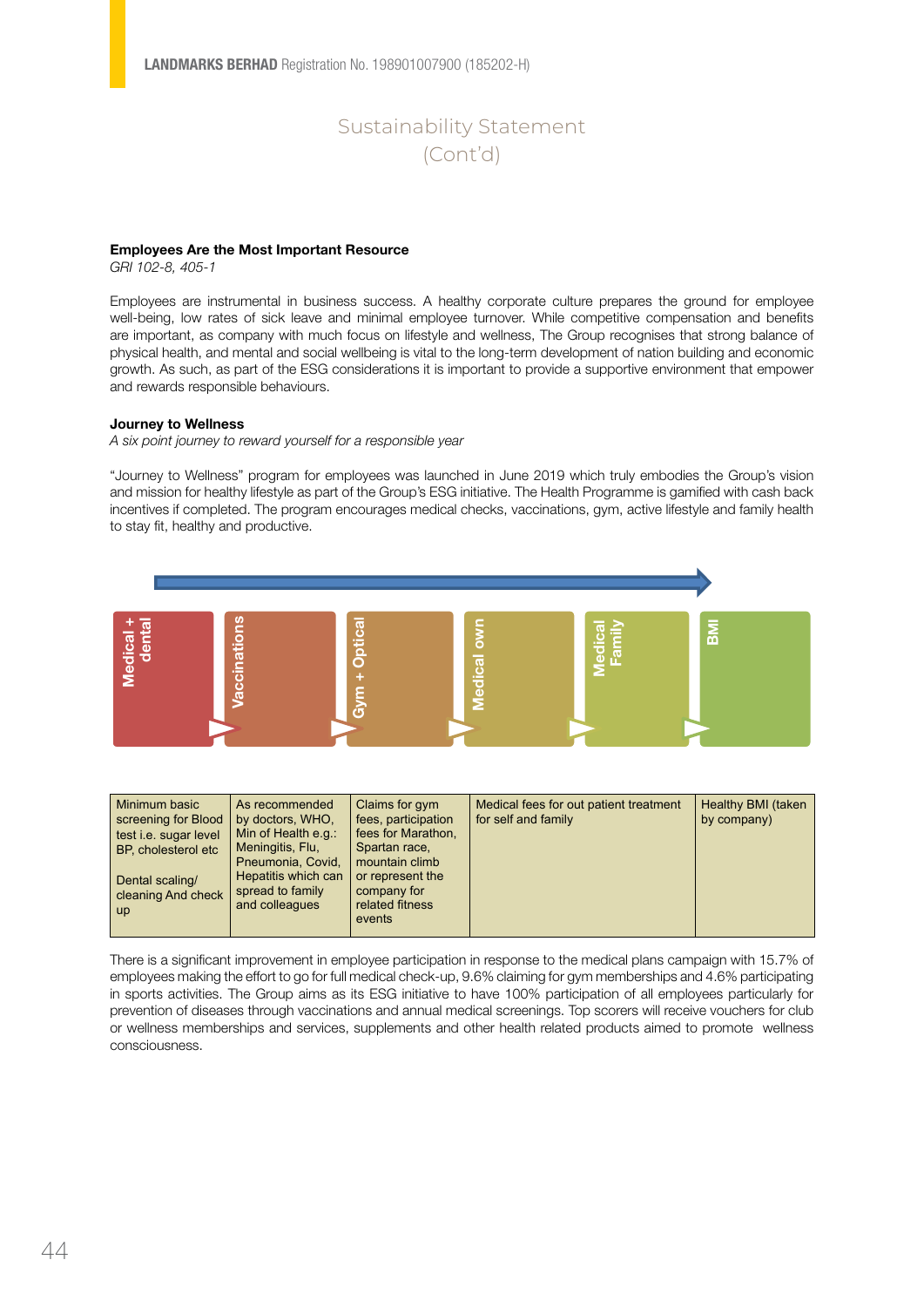#### Supporting employees throughout pandemic

**The COVID-19 pandemic brought disruption not only to the livelihoods, business and health of the global community, the prolonged lockdowns in 2021 and isolations, coupled with high infections earlier in the year pre-vaccines had caused much anxiety in the workplace. The Group provided support and continues to do so to ensure that all its employees remain engaged, committed, feel valued and maintain a work-life balance by giving them the support needed.** 

**During the pandemic, the usual regular platforms for employees to interact was and is still not possible. Physical interaction and bonding events such as annual dinners, staff appreciation days, festive gatherings, training, townhalls and sports days where employees are recognised for outstanding contribution and other achievements celebrations have been cancelled for safety reasons. However, The Group has resorted to creative ways to engage with employees through teleconferencing.** 

**Alongside the physical safety measures, we also stepped up our mental wellbeing support to assist employees and their families manage impact on everybody's daily lives. Our wellness division, V Integrated Wellness continued to provide online yoga, meditation and free digital mental health resources though social media. During Mental Health Awareness Week, we reached out to colleges working at home through delivery of care packages that consisted of healthcare products and launched a hotline for counselling.**

| <b>Engagement</b>                     | - Regular online townhalls, quarterly birthday celebrations and catch-ups<br>Festive gifts and care packs delivered to homes of employees<br>٠                                                                                                                                                                                                                  |
|---------------------------------------|-----------------------------------------------------------------------------------------------------------------------------------------------------------------------------------------------------------------------------------------------------------------------------------------------------------------------------------------------------------------|
| <b>Infection prevention</b>           | Mandatory body temperature and health screenings/registration are<br>٠<br>conducted for all employees reporting to work on a daily basis<br>Office-based employees are encouraged to work from home whenever<br>possible.<br>- Self - quarantine and work from home policies in place                                                                           |
| <b>Health status decla-</b><br>ration | - Only fully vaccinated employees are allowed to return to work<br>- All employees must declare and register their health on the national tracking<br>apps<br>Only fully vaccinated customers and vendors after registration are allowed<br>into the premises<br>Full compliance to cleaning, sanitizing and disinfection with WHO standards<br>in all premises |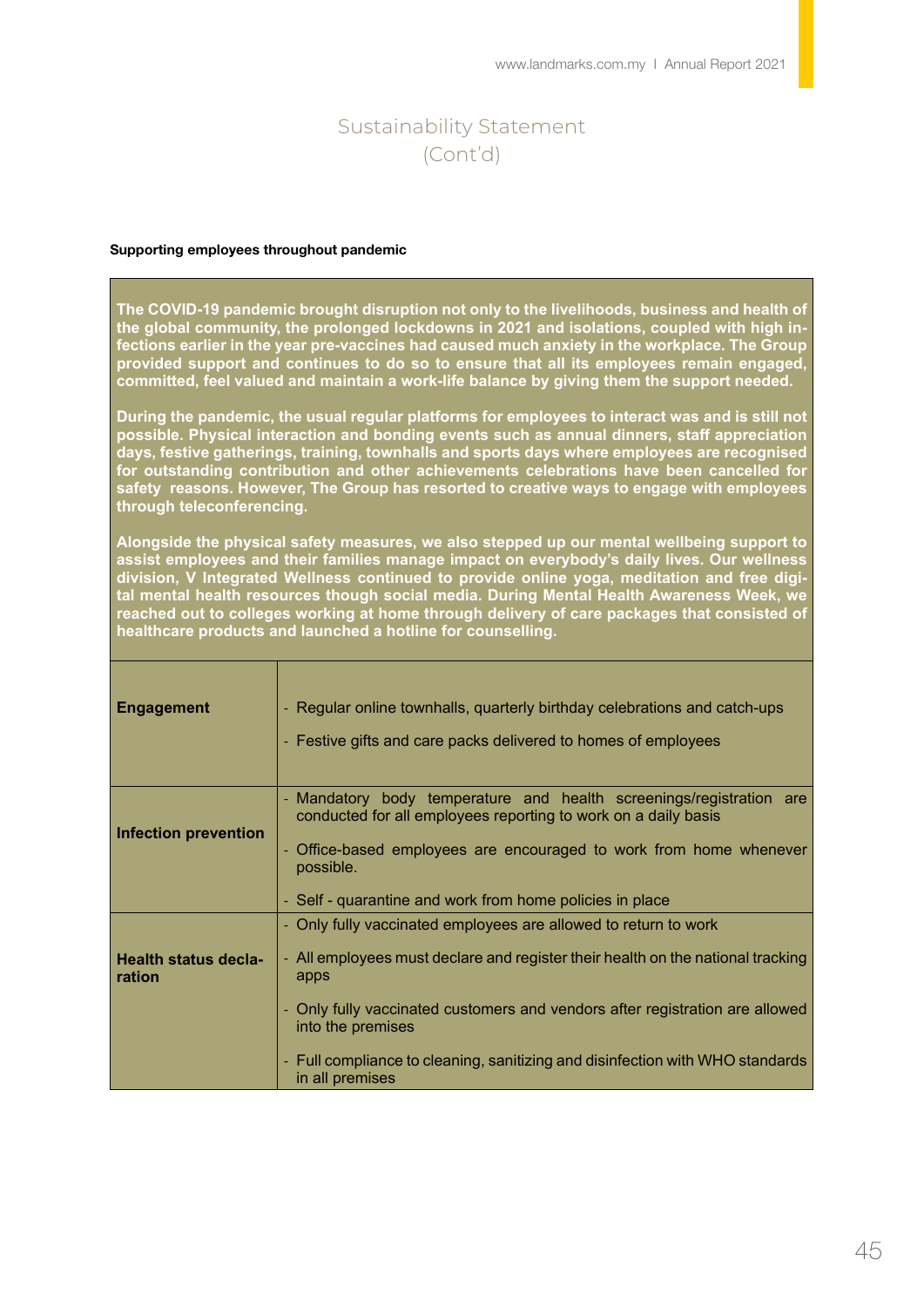| <b>Provision of per-</b><br>sonal<br>protective equip-<br>ment | - Providing hand sanitisers to staff for personal use and in common areas,<br>locker rooms, timeclock and check-in areas, restrooms, back of house, lift<br>areas and all employee cafeterias.<br>- Providing appropriate Personal Protective Equipment face masks, shields<br>and gloves for front liners. |
|----------------------------------------------------------------|-------------------------------------------------------------------------------------------------------------------------------------------------------------------------------------------------------------------------------------------------------------------------------------------------------------|
| <b>Financial aid</b>                                           | - Provided funds and essential household provisions such as rice, canned<br>food and supplements to struggling families<br>- Provided face masks and sanitisers to families that were impacted by salary<br>cuts and job losses                                                                             |
| <b>Mental Health Sup-</b><br>port                              | - On-line yoga and meditation support<br>- Mental health week outreach                                                                                                                                                                                                                                      |

#### Giving our people a voice

The Group as an ESG initiative encourages open dialogue by constantly engaging with employees to seek their views and understand their needs. Employee surveys are conducted regularly, maintaining anonymity so everyone is able to express views without fear. This openness approach identifies the strengths and weaknesses for the employer along with any areas for improvement. The findings from the employee survey are analysed and action plans formulated for long-term, strategic development of policies, benefits and work

#### **Training**

All employees at the Group's operating units receive regular trainings coordinated in-house as part of compliance to local laws to respond effectively to emergencies and pandemic diseases in particular. This are for the well-being of our guests and visitors which includes Cardio Pulmonary Resuscitation (CPR), first-aid training and practical training on the usage of fire extinguishers food safety, hygiene and sanitation and fire safety.

Compliance and Safety Managers are responsible to lead and implement procedures and efforts in identifying workplace hazards, reducing accidents and exposure to harmful situations and substances for the protection our guests and visitors. The Safety and Health Committee has also been formed to lead training of personnel in accident prevention, accident response, emergency preparedness and use of protective tools and equipment.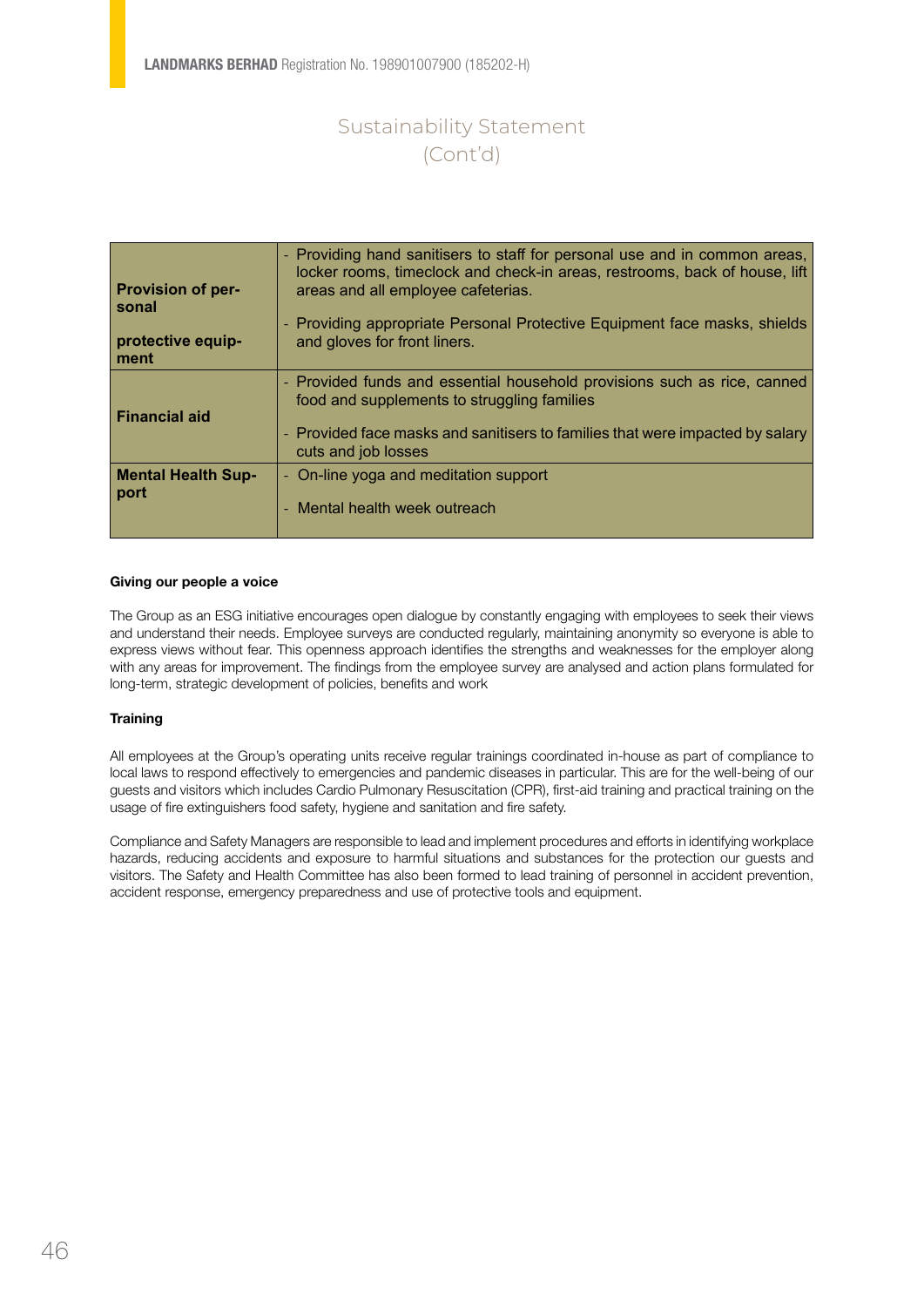#### CORPORATE GOVERNANCE *GRI 102-18*



The Group practises sound corporate governance with structures established to ensure business is conducted in a sustainable and responsible manner by heeding with prevailing ESG requirements. Good corporate governance not only bolsters investor confidence but also improves performance as business is conducted ethically. The Board Charter, T.R.U.S.T Policy underpinning our Anti-Bribery Management System, Whistleblowing Policy, ESG Charter and Code of Conduct and Ethics outline the company's vision for solid corporate governance. The group bolster this further by applying from the Malaysian Code on Corporate Governance (MCCG) three broad principles namely Board Leadership and Effectiveness, Effective Audit & Risk Management and Integrity in Corporate Reporting and Meaningful Relationships with Stakeholders.

A culture of compliance is fundamental in protecting our values and market reputation. A strong corporate culture is required to ensure all core values in particular ESG considerations are embraced and this extends beyond staff to all our business associates who can expose us to reputational damage and other negative consequences.

The Group continues to seek solutions to minimise the impact of its operations with government and authorities by limiting its political engagement to memberships of industry and associations where possible. Senior Management and stakeholders are appointed according to their areas of qualification and involvement to engage in dialogue and support primarily with a focus is on industry advancement initiatives and in developing the hospitality industry and tourism landscape.

One way of ensuring this, is to focus on increasing transparency and openness in contacts between the company and shareholders on issues such as board composition by updating to the requirements of the MGCC, conflict of interest procedures and shareholder rights.

Along with active corporate governance in place, The Group acts in accordance with its statutory or regulatory requirements as a minimum. Employees are expected to comply with all relevant laws in each respective jurisdiction. This will ensure The Group is able to provide long-term benefits for its shareholders, employees, suppliers, customers and society at large.

#### *GRI 415-1*

No political contributions are made by the Group or the company to candidates for public office or political parties and corporate funds are never used for independent political expenditures.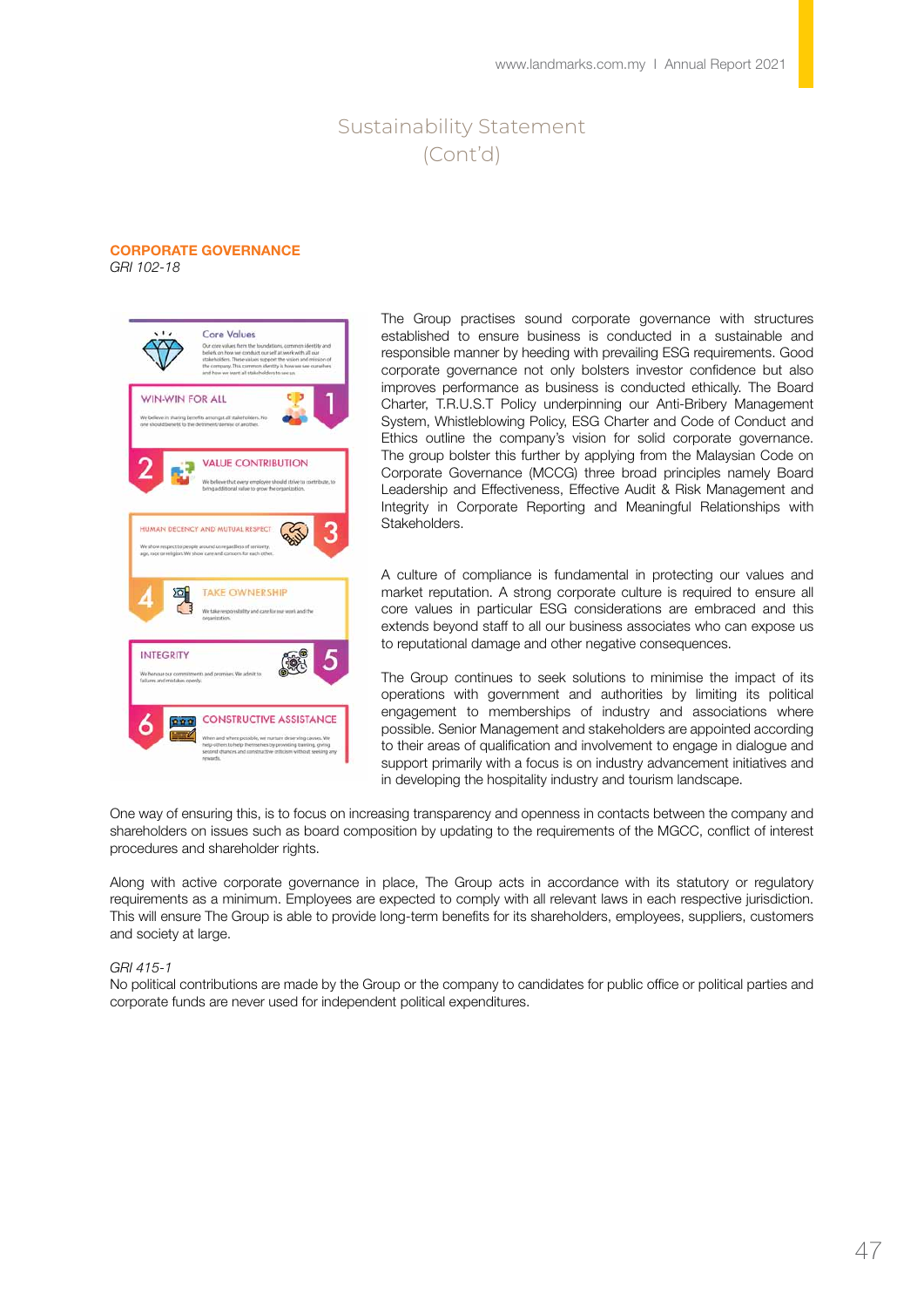#### Risk Management and Internal Control Framework

*GRI 102-30*

The Board is responsible for the Group's risk management framework and system of internal control and for monitoring and reviewing their adequacy and integrity as its ESG committee. The Board affirms its overall responsibility for establishing an effective risk management and internal control framework that has been enhanced over the years.

The Group's internal control and risk management framework are designed to manage and eliminate risks and to provide reasonable but not absolute assurance against any material misstatement or loss.

#### Communications with Stakeholders and the Investing Community

The Group places great importance on timely, accurate and equal dissemination of information to shareholders and the investing community which are part of its ESG commitments. Regular briefings, emails and townhalls are held to present its quarterly results following their release on Bursa Malaysia Securities' website. The briefing includes a Q&A session, which updates sell-side research analysts on significant events and helps them understand the company in greater depth.

The Group's corporate website, www.landmarks.com.my, provides the public with key information on business activities.

#### Code of Ethics

The Group's Code of Conduct and Ethics applies to all employees and Directors of the Group and its subsidiaries. This Code is disseminated to employees through its cloud-based portal – Sharepoint, along with other related policies, procedures and guidelines of the Group. These documents outline the principles that guide standards of behaviour and business conduct for employees and directors inter se and for dealing with third parties, which are to be incorporated into everyday management and dealings. In addition, the directors observe the Company Directors' Code of Ethics established by the Companies Commission of Malaysia.

#### Whistleblowing Policy

*GRI 102-17*

The Group strives to meet highest possible standards of ethical, moral and legal business conduct and practices, openness and accountability in all business operations. Our Whistleblowing Policy aims to provide a discreet process for reporting and managing any suspected detrimental action and improper conduct. By providing a mechanism for stakeholders to report their concerns freely and without fear of reprisal or intimidation if they act in good faith through our suggestion boxes located in the admin offices, discreet disclosures and through periodic surveys online.

No action will be taken against any whistleblowers making a complaint or report in good faith. However, only genuine concerns of a serious or sensitive nature should be reported rather than trivial, frivolous or general grievances. Any confidential information will not be disclosed without the written consent of the whistleblower.

#### T.R.U.S.T. Policy and Anti-Bribery Management System / Corruption

*GRI 205-1, 205-2*

The Group's commitment to integrity and transparency is clearly stated in the Employee Handbook and Code of Ethics. These documents outline the integrity by which business is conducted. Anyone found to have been involved in such acts are subject to disciplinary action that may lead to termination.